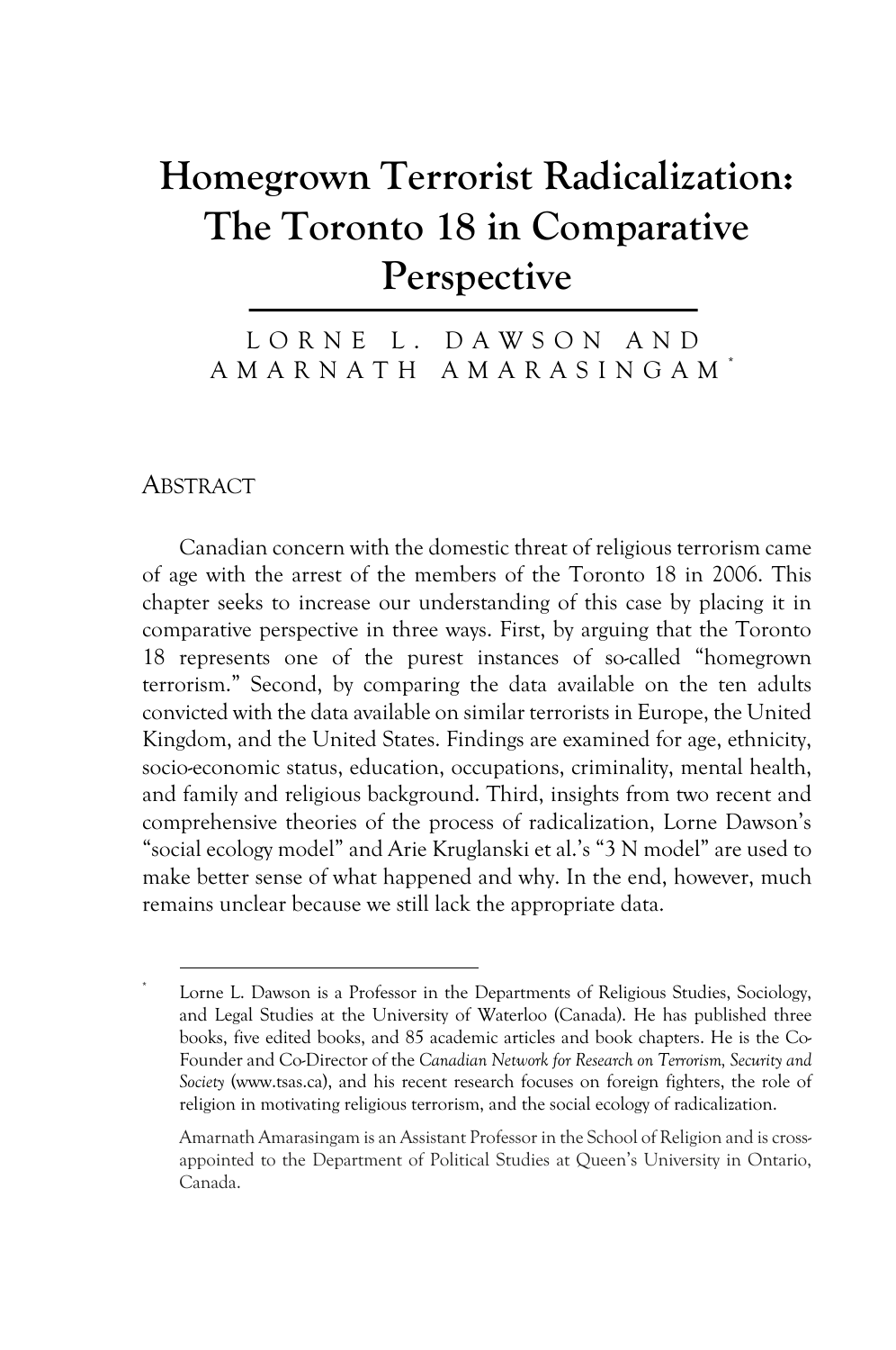## **I. INTRODUCTION**

 $\blacksquare$  he seemingly constant threat posed to governments by terrorism is troublesome. The threat posed by so-called "homegrown terrorism," which increased in prominence in Western countries The seemingly constant threat posed to governments by terrorism is troublesome. The threat posed by so-called "homegrown terrorism," which increased in prominence in Western countries after the London 7/7 bombings (7 July brings the "why" question so sharply to the fore. Why would these young men turn against their fellow citizens with such deadly intent and force? The question looms large not just because of the potential harm to life, liberty, and property, but perhaps, even more, the damage done to our selfconception as safe and relatively harmonious societies (at least in terms of politically or ideologically inspired violence). In this regard, the arrest of the so-called "Toronto 18" in 2006 marked a watershed moment for Canadians. An attack on the core values and institutions of our society, by young people, who were either born or raised in Canada, seemed a strange and unsettling development.

There have been many noteworthy instances of "domestic" terrorism in Western societies. One need only think of the bombing of the Murrah Federal Building in Oklahoma City in 1995, or the bomb that brought down Air India Flight 182 just after it left Canada in 1985.<sup>1</sup> These were the two deadliest acts of domestic terrorism in North America, prior to 9/11. To the extent that people were aware of these events, they were inclined to see them, however, as tragic exceptions, and to think of the perpetrators as rare, marginal, and unbalanced. After the Toronto 18 case, many Canadians realized they could no longer afford to adopt such an attitude. Even more fundamentally, the wave of terrorist plots involving individuals and groups inspired by Jihadism in Europe, the United Kingdom, the United States, Australia, and Canada, set off disturbing concerns about a "clash of civilizations" and the suspect status of whole communities of new citizens.

Can we gain greater clarity about the Toronto 18 case, more than a decade later, by turning to the copious research into who is involved in these Jihadist plots? In this chapter, we make an initial effort to do so, and, in the process, we gain a better sense of why the Toronto 18 case remains

<sup>&</sup>lt;sup>1</sup> "The Oklahoma City Bombing," FBI – History, accessed January 12, 2021, https://ww w.fbi.gov/history/famous-cases/oklahoma-city-bombing; "Air India Flight 182," CBC Digital Archives, broadcasted June 23, 1985, https://www.cbc.ca/archives/entry/airindia-flight-182.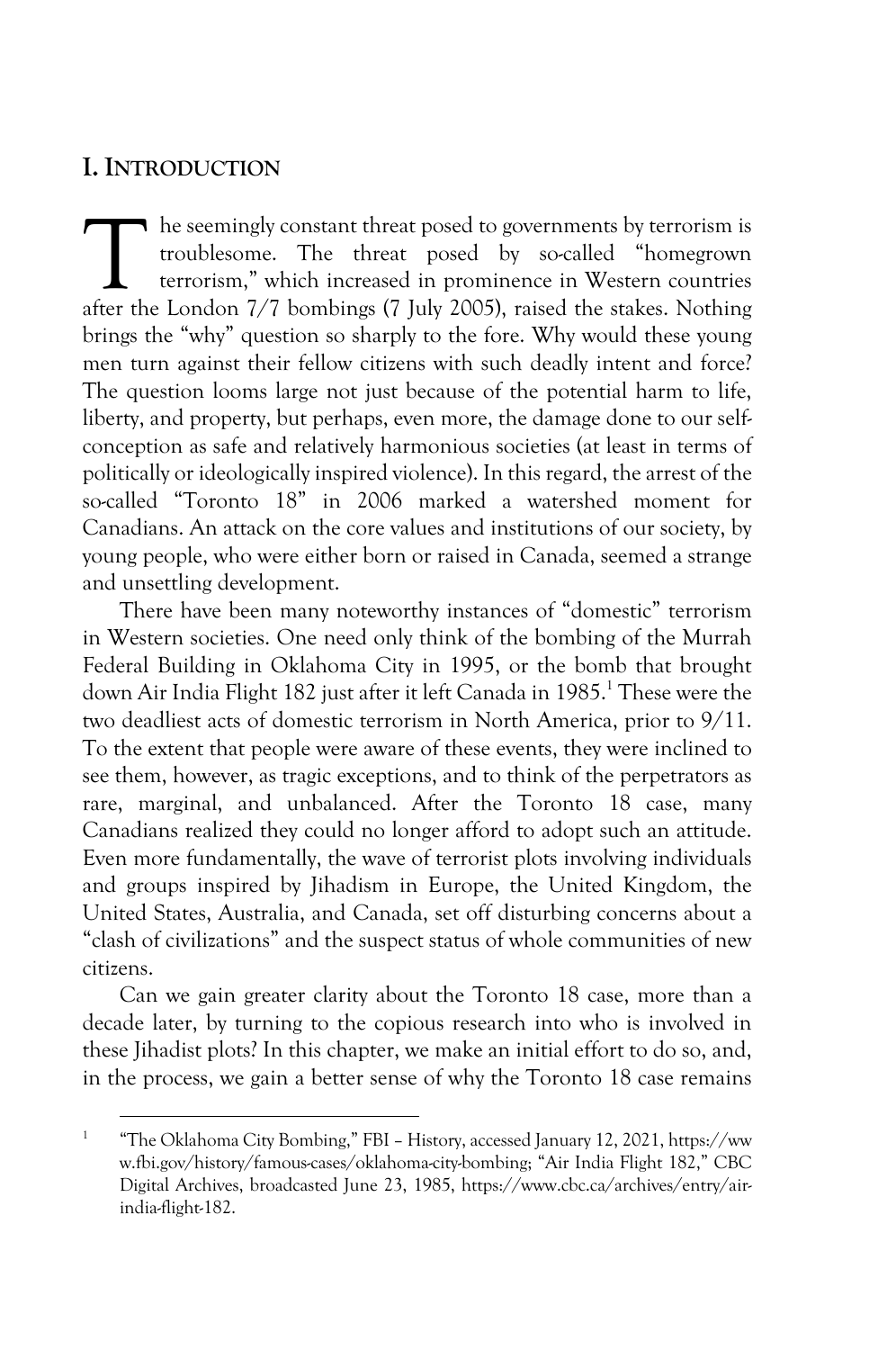significant. Surprisingly, there are only three academic publications dedicated to the analysis of this case.<sup>2</sup> It is discussed as well in several more general analyses of Jihadism in Canada,<sup>3</sup> and one of the two RCMP agents involved in the case, Mubin Shaikh, published an autobiography.4 The case has yet to receive the analytic attention it deserves.

The Toronto 18 may well represent one of the purest instances of socalled "homegrown terrorism," and the profile of those convicted points to significant differences between Jihadists in North America, on the one hand, and the United Kingdom and Western Europe, on the other. These differences are consequential for theorizing about the nature and causes of the process of radicalization leading to violence for Jihadists, and perhaps for other violent extremists as well. Consequently, in the first part of this chapter, we briefly make the case for seeing the Toronto 18 as an early and paradigmatic instance of homegrown terrorism. In the second part, we examine the demographic profile of the ten adults convicted in the Toronto 18 case and compare the information with what is now available on the larger set of Jihadists studied in Europe, the United Kingdom, and the United States. The discussion sets the basic parameters for anycomparative analyses of the Toronto 18, and thus the wider explanatory context for making sense of what happened and why, as well as its relative significance. Is the profile of this group typical or atypical? In the third part of the chapter, we discuss the process of radicalization leading towards violence and apply insights from the research literature to what little we know about

<sup>&</sup>lt;sup>2</sup> Lorne L. Dawson, "Trying to Make Sense of Home-Grown Terrorist Radicalization: The Case of the Toronto 18," in *Religious Radicalization and Securitization in Canada and Beyond*, eds. Paul Bramadat and Lorne Dawson (Toronto: University of Toronto Press, 2014), 64–91; Stewart Bell, "Leadership and the Toronto 18," in *The Evolution of the Global Terrorist Threat: From 9/11 to Osama Bin Ladin's Death*, eds. Bruce Hoffman and Fernando Reinares (New York: Columbia University Press, 2014), 143–62; Marie Ouellet and Martin Bouchard, "The 40 Members of the Toronto 18: Group Boundaries and the Analysis of Illicit Networks," *Deviant Behavior* 39, no. 11 (2018): 1467–482. 3 Alex Wilner, *Enemies Within: Confronting Homegrown Terrorism in Canada* (Halifax:

Atlantic Institute for Market Studies, 2008), https://www.deslibris.ca/IDFR/214817; Sam Mullins, "Global Jihad: The Canadian Experience," *Terrorism and Political Violence* 25, no. 5 (2013): 734–76; John McCoy and W. Andy Knight, "Homegrown Terrorism in Canada: Local Pattern, Global Trends," *Studies in Conflict and Terrorism* 38, no. 4 (2015): 253–74.

<sup>4</sup> Anne Speckhard and Mubin Shaikh, *Undercover Jihadi: Inside the Toronto 18 Al Qaeda Inspired, Homegrown Terrorism in the West* (McLean, VA: Advances Press, 2014), chapter X.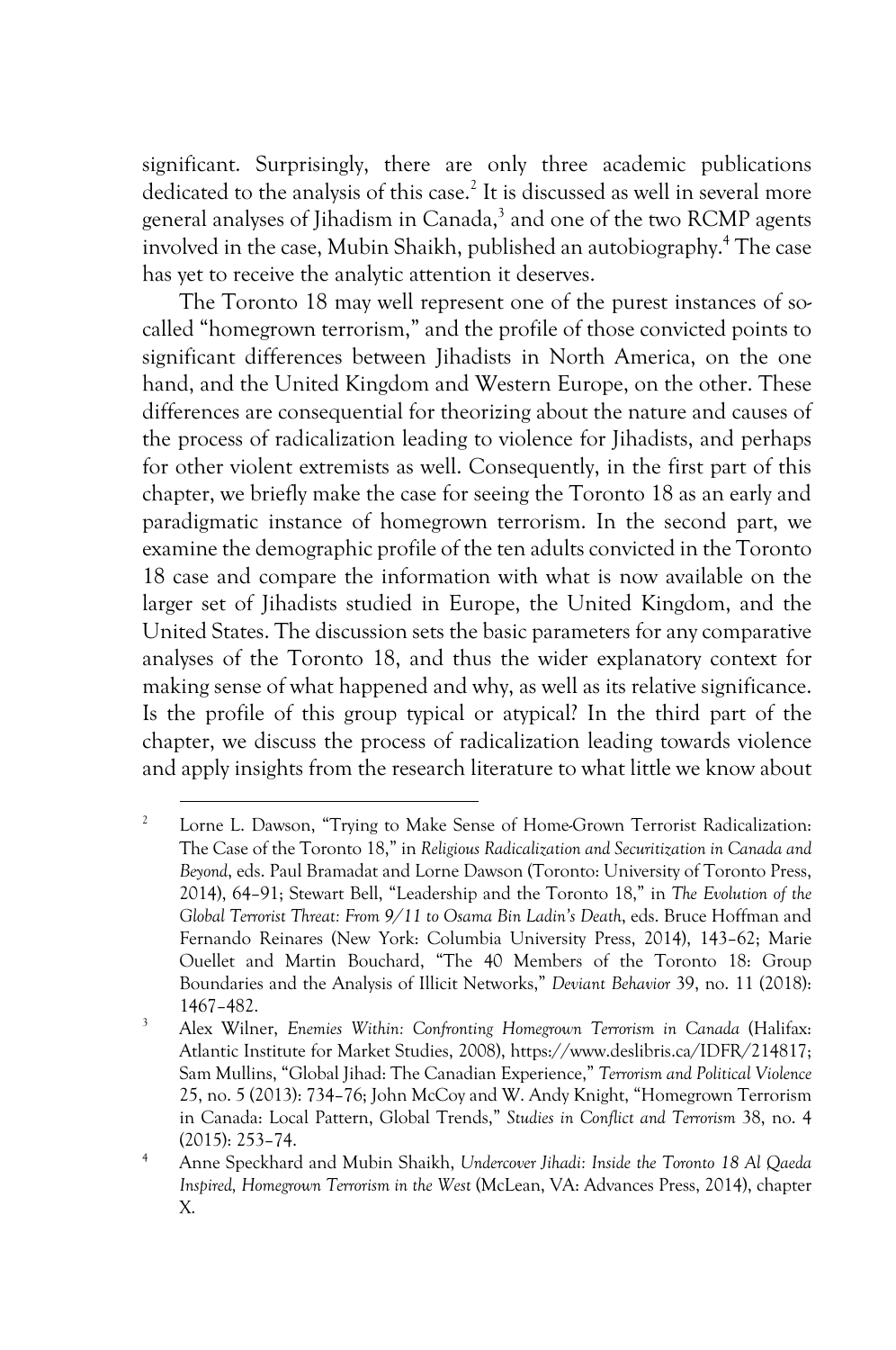the members of the Toronto 18. The analysis remains preliminary and incomplete since we lack sufficient data – such as interviews with many of the participants themselves or those closest to them.

Attempts to explain what happened in this case, and most others, involve grappling with the specificity problem.<sup>5</sup> When we talk about causes of radicalization to violence, the most plausible set of explanatory factors and processes – such as political grievances, socio-economic status, education, mental health concerns, religiosity, and so on – continue to apply to a wider set of individuals than the few who engage in this kind of political violence.6 Wide swaths of the Canadian public hold political grievances, for instance, but a vanishingly small percentage ever turn to violence to address them. The explanations offered, in other words, lack sufficient specificity. This limitation is endemic to terrorism studies.<sup>7</sup> but as research continues, we can slowly reduce the gaps in our knowledge. That is our objective in this chapter.

# **II. THE TORONTO 18 IN COMPARATIVE PERSPECTIVE: WHAT IS HOMEGROWN TERRORISM?**

The notion of "homegrown terrorism" entered discourse on security threats in academic and policy circles after the London bombings in 2005. The label identified a seemingly new development, at least in terms of Jihadist terrorism: attacks perpetrated by Muslims living in the West on the other citizens of the same countries. It also came to be associated with the idea that these terrorists operated quite independently of any guidance from more centralized international terrorist organizations, such as al-Qaeda. The use of the term reflected an emerging debate over whether al-

<sup>5</sup> Max Taylor, *The Terrorist* (London: Brassey's, 1988); John Horgan, *The Psychology of Terrorism* (London: Routledge, 2005), 74, 101; Lorne L. Dawson, "Clarifying the Explanatory Context for Developing Theories of Radicalization: Five Basic Considerations," *Journal of Deradicalization* 18 (Spring 2018): 146–84. For the specificity problem, see the summary on 149–52.

<sup>6</sup> For overviews of the radicalization literature see e.g., Anja Dalgaard-Nielsen, "Violent Radicalization in Europe: What We Know and What We Do Not Know," *Studies in Conflict and Terrorism* 33, no. 9 (2010): 797–814; Mohammed Hafez and Creighton Mullins, "The Radicalization Puzzle: A Theoretical Synthesis of Empirical Approaches to Homegrown Extremism," *Studies in Conflict and Terrorism* 38, no. 11 (2015): 958–75.

<sup>7</sup> Marc Sageman, "The Stagnation in Terrorism Research," *Terrorism and Political Violence* 26, no. 4 (2014): 565–80; Dawson, "Clarifying the Explanatory Context."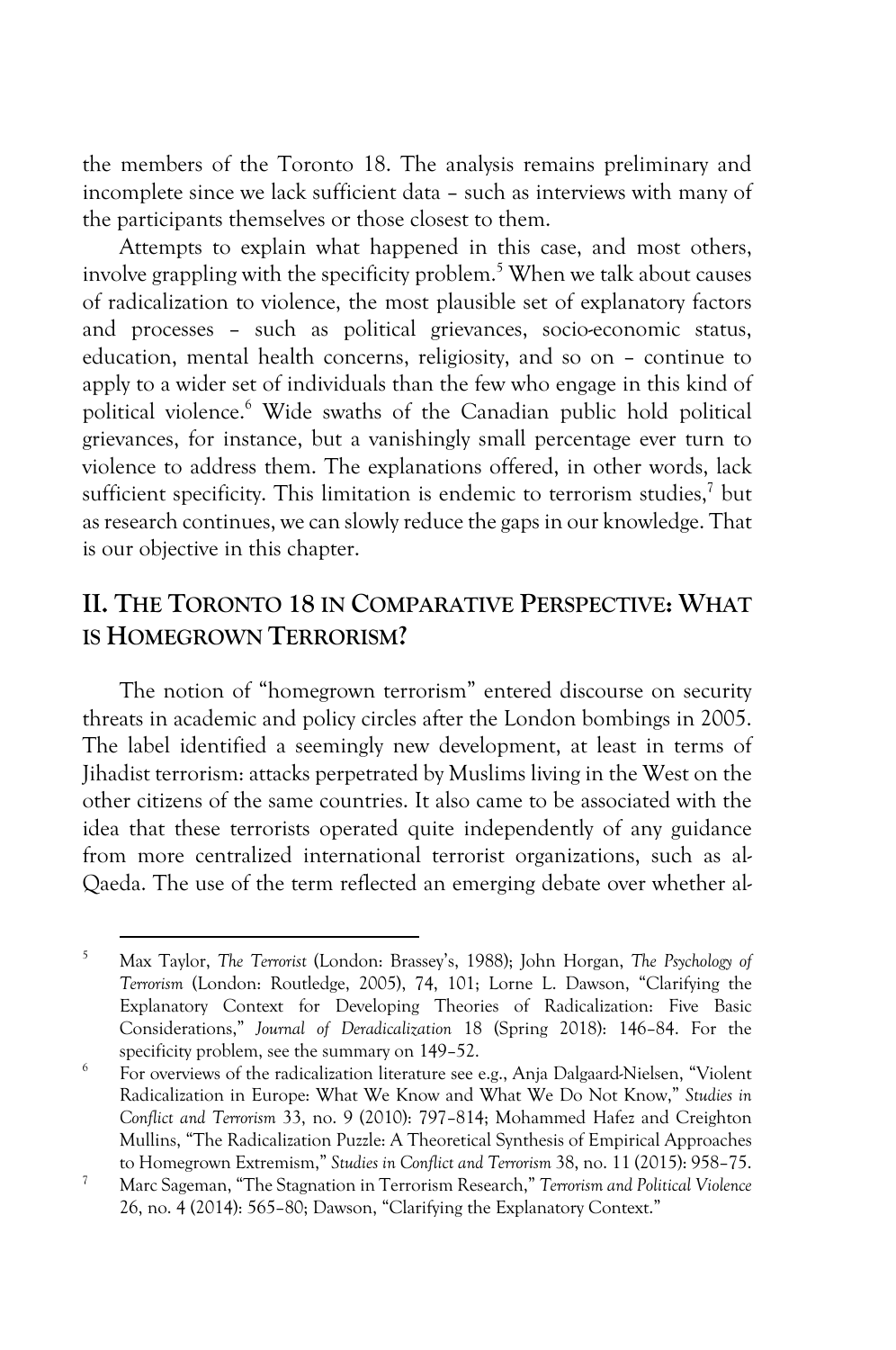Qaeda was in decline and whether security officials should turn their attention to a new threat that is more challenging: networks of more amorphous and autonomous Jihadi cells, or even just radicalized individuals.8 The new threat was associated with the train bombings in Spain (2004), the London bombings (2005), the Hofstad Group in The Netherlands (2004–2005), Operation Pendennis in Sydney and Melbourne (2005–2006), the Boston Marathon bombings (2013), and later the attacks inspired by the Islamic State in Paris (2015), Brussels (2016), and elsewhere. In fact, the label seemed to apply to a wide array of attacks and plots in Western Europe, the United Kingdom, North America, and Australia, including the Toronto 18.

Use of the term, however, soon came under criticism. With time and further investigation, researchers found links, in some of the key cases, with various international sources of support, training, and guidance. They discovered, for example, that the two leaders of the London bombings, Mohammed Siddique Khan and Shezad Tanweer, twice travelled to Pakistan where they may have received some training and first planned their attack.<sup>9</sup> Moreover, the term seems to apply equally well to earlier instances of "domestic terrorism," such as le Front de liberation du Quebec or the Red Army Faction. The members of these groups came from the nations they were attacking, and they operated through semi-autonomous cells. What then was the difference, and why was a new term necessary? No clear answer is available, yet the term continues to be used in the scholarly literature. There have been some efforts to develop a more systematic approach, teasing apart the precise definitional aspects of the issue. Crone and Harrow, for example, developed a classic fourfold typology with the following ideal types of homegrown terrorism: internal autonomous, internal affiliated, external autonomous, and external affiliated.<sup>10</sup> The latter type is, of course, actually an instance of non-homegrown terrorism.

Overall, however, the term's usage remains loose, and we might best think of it as a continuum, with some cases of terrorism being more homegrown-like than others. In this sense, the Toronto 18 stands out as a

<sup>8</sup> Elaine Sciolino and Eric Schmitt, "A Not Very Private Feud Over Terrorism," *New York Times*, June 8, 2008, https://www.nytimes.com/2008/06/08/weekinreview/.html.

<sup>9</sup> Bruce Hoffman, "The 7 July 2005 London Bombings," in *The Evolution of the Global Terrorist Threat*, eds. Bruce Hoffman and Fernando Reinares (New York: Columbia University Press, 2014), 192–223.

<sup>10</sup> Manni Crone and Martin Harrow, "Homegrown Terrorism in the West," *Terrorism and Political Violence* 23, no. 4 (2011): 521–36.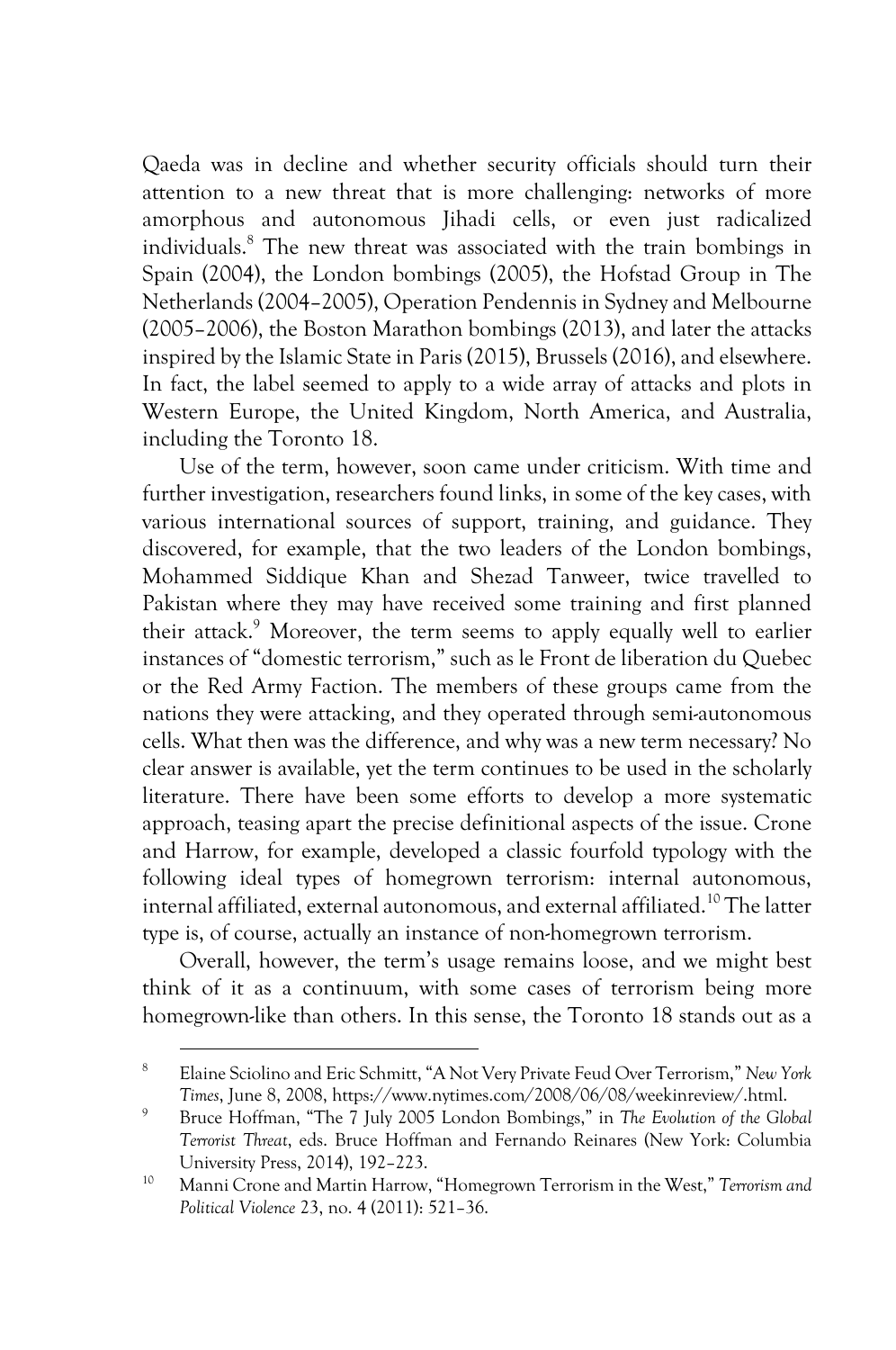quintessential case of "homegrown terrorism." Were the perpetrators citizens or foreign nationals? Were they born and raised largely outside the country? Did they receive training abroad? Were they agents of international terrorist networks? Were they veterans of foreign wars or insurgencies involving terrorist groups or tactics? Did they receive direct guidance and encouragement to perpetrate an attack, online or otherwise, from foreign terrorist groups or individuals? In the case of the Toronto 18, the answer to each question is no, suggesting it should be located towards the homegrown end of a spectrum.

The group did have some online contact with a British extremist, Aabid Khan. Known as Abu Umar, he was an active recruiter for terrorist groups in Pakistan. Investigative reporter Stewart Bell reported that Umar "led the Toronto group's online discussion about how to train, where, with whom, and how to finance it."<sup>11</sup> He also came to Toronto in March of 2005, where two of his online associates, Syed Haris Ahmed and Ehsanul Islam, from Atlanta, Georgia, joined him. During their weeklong visit, they discussed possible terrorist attacks, in the United States and Canada, with some members of the Toronto 18. They also discussed travelling together to Pakistan to receive training. Only one member of the Toronto 18, however, ever went to Pakistan, Jahmaal James, and he fell ill and failed to make contact with any radical groups.

From the limited information available, it is hard to gauge the significance of these contacts. In a brief interview we conducted with the chief RCMP undercover agent, Mubin Shaikh (see also Chapter 4), he suggested several reasons for why he attaches a lot of importance to this visit by Khan and the two budding terrorists from Atlanta:

They were online for some time. When the two from Atlanta came up, Abid Khan from Manchester came to Toronto as well. They all got together and decided that they were going to do something. This is why after this meeting you had Yasin Mohamed and Ali Dirie go down to bring guns back, you had Jahmaal James go to Pakistan for training, and why you had the training that happened in December. It was this meeting that led them to move from talk to action.<sup>12</sup>

He indicates it solidified the intent of the key members of the Toronto 18 to undertake some kind of training and perpetrate attacks. The record of evidence, from members of the Toronto 18 themselves, is too limited to determine if this is true. The individuals in the Toronto 18 were not

<sup>&</sup>lt;sup>11</sup> Bell, "Leadership," 147.

<sup>12</sup> Speckhard and Shaikh, *Undercover Jihadi*, 253–54.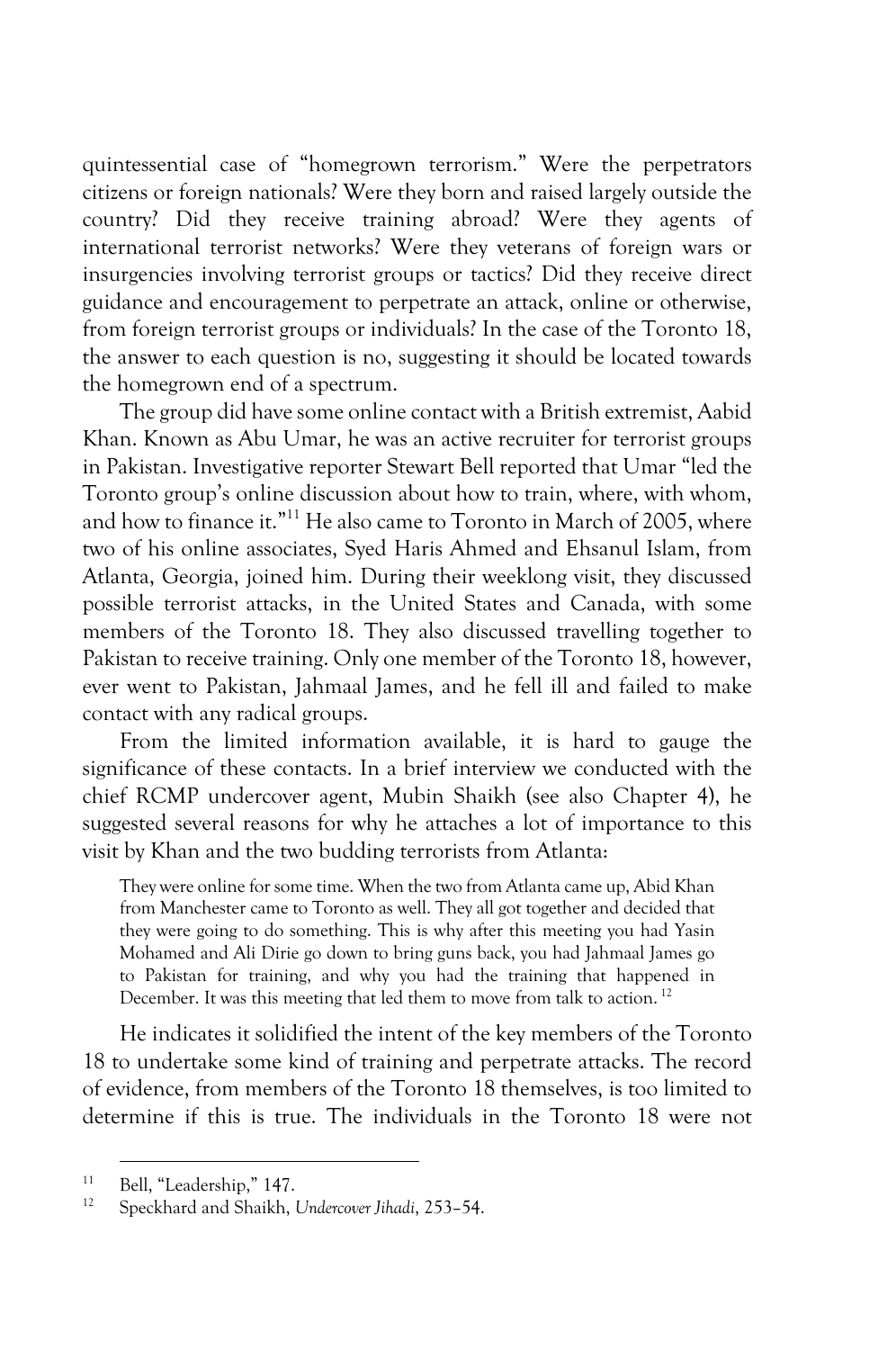members of al-Qaeda, and no foreign terrorist organization ever specifically directed the actions of the Canadians. They were collecting, circulating, and discussing ideological texts and videos created by al-Qaeda and other Jihadists, and their conversations reveal that the key members of the group thought they were followers of al-Qaeda. As Bell concludes, they were "al-Qaeda inspired."13 From our casual conversations with some members of the Toronto 18, however, it seems clear that this label is only accurate for some of them. Others, who came across the label "al-Qaeda inspired" in newspaper articles, felt it did not characterize their involvement accurately.

Using the rhetoric and ideas of al-Qaeda marks the group as Jihadists; it does not help us to gauge whether the group was homegrown. They were a cohort of Canadian citizens, several born in Canada, and all raised in Canada, who independently formed a group and hatched a plot. They financed their own activities, developed their own resources (with the covert help of the RCMP), operated exclusively in Canada, and were intent on killing Canadians to force an adjustment in Canadian government policies with regard to the war in Afghanistan. Overall, this places them very close to the homegrown end of any spectrum, even though they were part of a burgeoning global movement of Jihadist radicalism.

# **III. THE TORONTO 18 IN COMPARATIVE PERSPECTIVE: DEMOGRAPHIC CONSIDERATIONS**

This comparative analysis is limited to the ten men convicted in this case (see the timeline in Appendix B for more information, as well as the cast of characters in Appendix A). There is insufficient information available on the one youth convicted, and the three youths and four other adults who had their charges stayed. The *Youth Criminal Justice Act* protects the privacy of young persons who are accused or found guilty of a crime, keeping their identity and other personal information confidential. The current analysis relies, moreover, on open sources, such as court documents and media reports, which poses problems for the reliability of the data. This limitation is, however, endemic to terrorism studies.<sup>14</sup> Below, we compare information on the age, ethnicity, socio-economic status, education and occupation, criminality, family and religious background, and mental health of the members of the Toronto 18 with the limited data available on

 $13$  Bell, "Leadership," 149–50.

See Sageman, "Stagnation."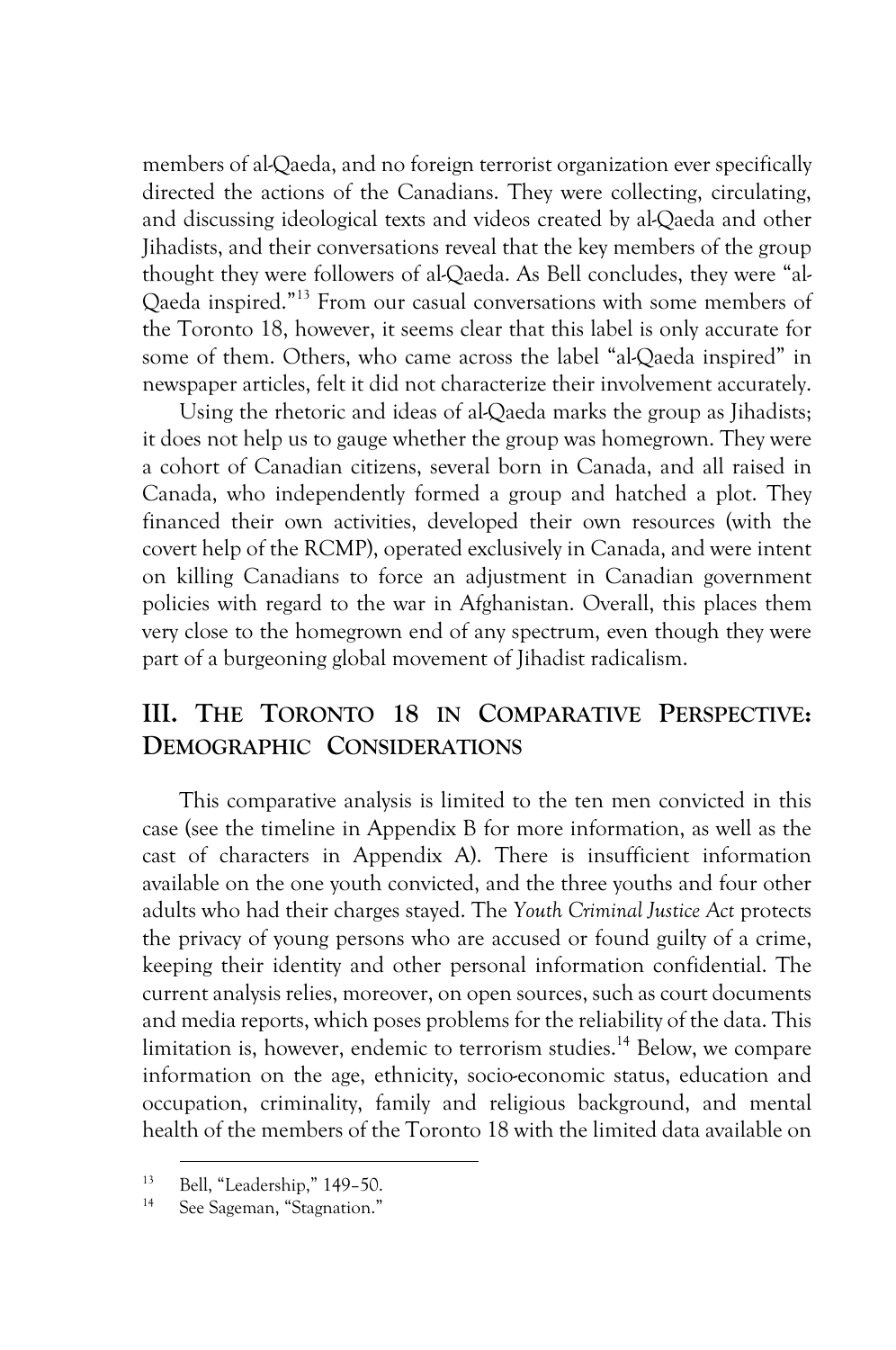other Jihadists. To maximize the information provided, this includes both participants in domestic attacks and plots and those Western "foreign fighters" who travelled from Europe and North America to fight for Jihadist groups in Syria and Iraq.

#### **A. Age**

The age of the ten men convicted in the Toronto 18 case ranged from 18 to 30 years old at the time of their arrest. The average age was 21.8. Nine of the ten were younger than 25 years old. In comparison, assessing the data available on the 336 participants in 65 cases of Jihadist terrorism in Europe between 11 September 2001, and 31 December 2009, Edwin Bakker found that the average age at the time of arrest was  $27.7^{15}$  Examining 171 individuals convicted of al-Qaeda-related offences, or who died in suicide attacks, in the United States between 1997 and 2011, Robin Simcox and Emily Dyer found an average age of 29.6 years. The modal age, however, was 24, with over half being under the age of 30 and one-third between 20 to 24 years.<sup>16</sup> Summarizing the findings of 34 studies with at least some empirical data on foreign Jihadi fighters in Syria and Iraq coming from Europe and North America, Dawson<sup>17</sup> found that ten studies provide mean ages for the men ranging from  $23.5^{18}$  to  $27.5^{19}$  The average of the ages

<sup>15</sup> Edwin Bakker, "Characteristics of Jihadi Terrorists in Europe (2001–2009)," in *Jihadi Terrorism and the Radicalisation Challenge*, ed. Rik Coolsaet, 2nd ed. (Farnham, Surrey: Ashgate, 2011), 141.

<sup>16</sup> Robin Simcox and Emily Dyer, *Al-Qaeda in the United States: A Complete Analysis of Terrorism Offences* (London: Henry Jackson Society, 2013), vii, https://henryjacksonsoc iety.org/wp-content/uploads/2013/02/Al-Qaeda-in-the-USAbridged-version-LOWRE S-Final.pdf.

<sup>&</sup>lt;sup>17</sup> Lorne L. Dawson, "A Comparative Analysis of the Data on Western Foreign Fighters in Syria and Iraq: Who Went and Why?" (February 2021), https://icct.nl/publication/ a-comparative-analysis-of-the-data-on-western-foreign-fighters-in-syria-and-iraq-whowent-and-why/."

<sup>&</sup>lt;sup>18</sup> Edwin Bakker and Roel de Bont, "Belgian and Dutch Jihadist Foreign Fighters (2012– 2015): Characteristics, Motivations, and Roles in the War in Syria and Iraq," *Small Wars and Insurgencies* 27, no. 5 (2016): 837–57.

<sup>&</sup>lt;sup>19</sup> Norwegian Police Security Service, "What Background do Individuals Who Frequent Extreme Islamist Environments in Norway have Prior to their Radicalisations?" (12 September 2016). There are likely some differences between those who launch domestic attacks and those who become foreign fighters (see Thomas Hegghammer, "Should I Stay or Should I Go? Explaining Variation in Western Jihadists' Choice between Domestic and Foreign Fighting," *American Political Science Review* 107, no. 1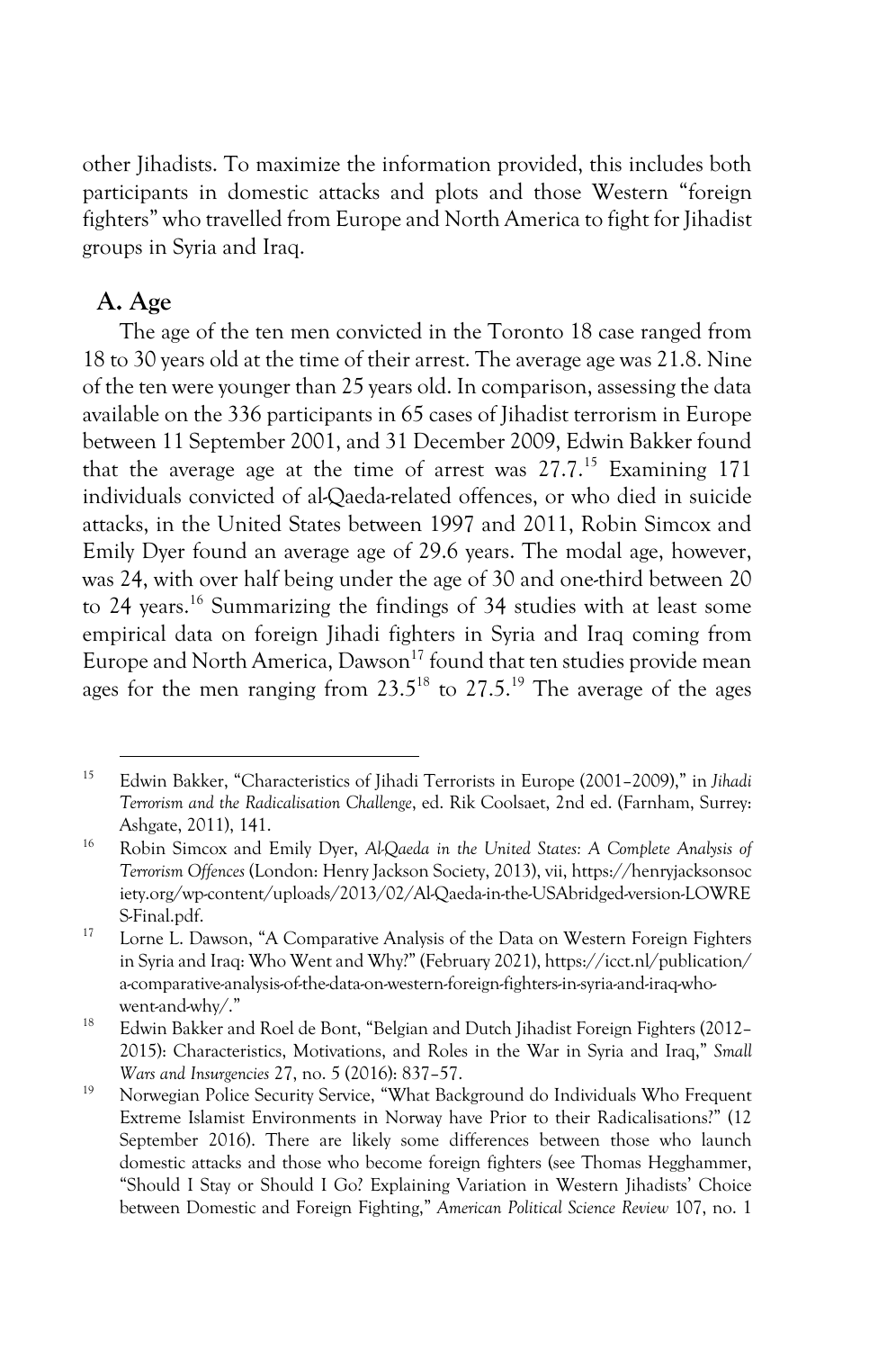reported is 26.5 years. Alex Wilner reports a similar finding from his dataset of 95 individuals "with a nexus to Canada who have, or are suspected of having, radicalized, mobilized, and/or participated in Islamist terrorist activity between 2006 and 2017."20 The average age is 27. In every case, the overall range of ages is quite broad, with older individuals and youth involved. It is clear, however, that Jihadi terrorism is largely a young man's game, but the Toronto 18 stands out as one of the youngest groups of Jihadi terrorists. If we were also to consider the role of multiple underage youths in the group's activities (charged and not charged), then the relative age is even younger.<sup>21</sup>

#### **B. Ethnicity**

Like the vast majority of Jihadists in other contexts, $^{22}$  the ten adults convicted in the Toronto 18 case were the children of immigrants. Unlike the majority of European Jihadists, however, who are born and raised in Europe, $^{23}$  seven of the ten members of the Toronto 18 were born and partially raised elsewhere. They came to Canada as children. One each came from Egypt, Afghanistan, Jordan, Somalia, and Saudi Arabia, and two from Pakistan, though the parents of the child born in Saudi Arabia are Pakistani. Three were born in Canada with parents from Fiji, Pakistan, and

<sup>20</sup> Alex Wilner, *Canadian Terrorists by the Numbers: An Assessment of Canadians Joining and Supporting Terrorist Groups* (Ottawa: MacDonald-Laurier Institute, 2019), 21, https://ma

cdonaldlaurier.ca/files/pdf/20190205\_MLI\_Canadian\_Terrorists\_Wilner\_PAPERW ebFinal.pdf.

 <sup>(</sup>February 2013): 1–15), but they tend to come from the same pool of potential jihadists.

 $21$  In the studies, it is not always clear whether the age stated reflects the age when individuals left to fight abroad, were arrested or convicted for a terrorist offence, or simply when they were interviewed. Moreover, the relationship of the average ages reported to the time at which the individuals first radicalized remains unknown. Scholars engaged in the study of Jihadists in the West have sensed they are getting younger (see e.g., Robin Simcox, "The Islamic State's Western Teenage Plotters," *CTC Sentinel* 10, no. 2 (February 2017): 21–26.). However, only one study has documented this trend so far (see e.g., Shandon Harris-Hogan and Kate Barrelle, "Young Blood: Understanding the Emergence of a New Cohort of Australian Jihadists," *Terrorism and Political Violence* 32, no. 7 (June 2018): 11).<br><sup>22</sup> Bakker and de Bont, "Characteristics," 139; Dawson, "Clarifying the Explanatory

Context."

<sup>23</sup> Bakker and de Bont, "Characteristics," 139.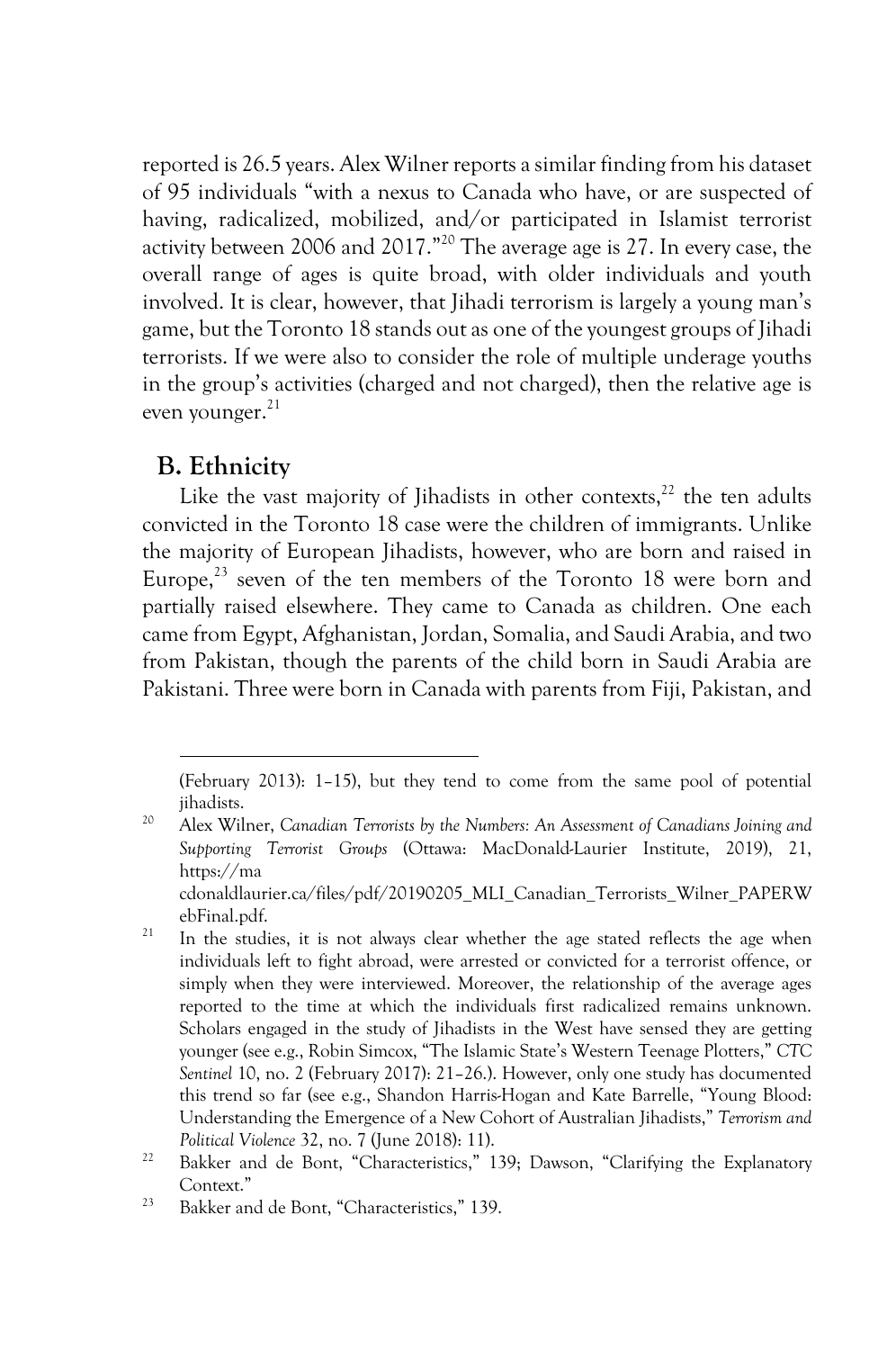the West Indies. Of the ten, six arrived in Canada between the ages of nine and twelve, and one came as a "youth."

The sheer prevalence of immigrant backgrounds suggests that some aspect of the shared immigrant experience plays a significant role in the process of radicalization.<sup>24</sup> How this is the case, however, is far from clear. There is much speculation about the potential influence of generational culture clashes at home, generational refugee trauma, racism and discrimination, immigrant religious identity, and the failure of integration and inclusion in the process of radicalization.<sup>25</sup> The specificity problem looms large, however, since millions of young people from immigrant backgrounds experience these challenges, and only a few ever engage in ideologically inspired violence.<sup>26</sup>

Some scholars of European Jihadism have also noted a tendency for Western Jihadist terrorists to cluster along ethnic lines.<sup>27</sup> Three of the four bombers in London, for instance, were second-generation Muslims of Pakistani origin while seven of the nine men arrested in Melbourne, and five of the nine men arrested in Sydney, in Operation Pendennis, shared a Lebanese background. In the Toronto 18 case, the ethnic composition of the group is much more diverse. The bond seems to be primarily their shared identity as Muslim immigrants, and many were students together in high schools where Muslims were a distinct minority.

<sup>24</sup> Lorne L. Dawson, "Sketch of a Social Ecology Model for Explaining Homegrown Terrorist Radicalisation," *The International Centre for Counter-Terrorism: The Hague* 8, no. 1 (2017), https://dx.doi.org/10.19165/2017.1.01.

<sup>25</sup> Basia Spalek, "Disconnection and Exclusion: Pathways to Radicalization?" in *Islamic Political Radicalism: A European Perspective*, ed. Tahir Abbas (Edinburgh: University of Edinburgh Press, 2007), 192–206; Mirella L. Stroink and Richard V. Wagner, "Process and Preconditions Underlying Terrorism in Second Generation Immigrants," *Peace and Conflict* 13, no. 3 (2007): 293–312; Jocelyne Cesari, "Muslims in Europe and the Risk of Radicalism," in *Jihadi Terrorism and the Radicalisation Challenge in Europe*, ed. Rik Coolsaet (Aldershot: Ashgate, 2008), 97–107; Stuart Croft, "Constructing Ontological Insecurity: The Insecuritization of Britain's Muslim," *Contemporary Security Policy* 33, no. 2 (2012): 219–35.

<sup>26</sup> Maria Sobolewska, "Religious Extremism in Britain and British Muslims: Threatened Citizenship and the Role of Religion," in *The New Extremism in 21st Century Britain*, eds. Roger Eatwell and Matthew J. Goodwin (London: Routledge, 2010), 23–46; Sadiq Rahimi and Raissa Graumans, "Reconsidering the Relationship Between Integration and Radicalization," *Journal of Deradicalization* <sup>5</sup> (Winter 2015): 28–62. 27 Petter Nesser*, Islamist Terrorism in Europe: A History* (Oxford: Oxford University Press,

<sup>2015);</sup> Angel Rabasa and Cheryl Benard, *Eurojihad: Patterns of Islamist Radicalization and Terrorism in Europe* (New York: Cambridge University Press, 2015).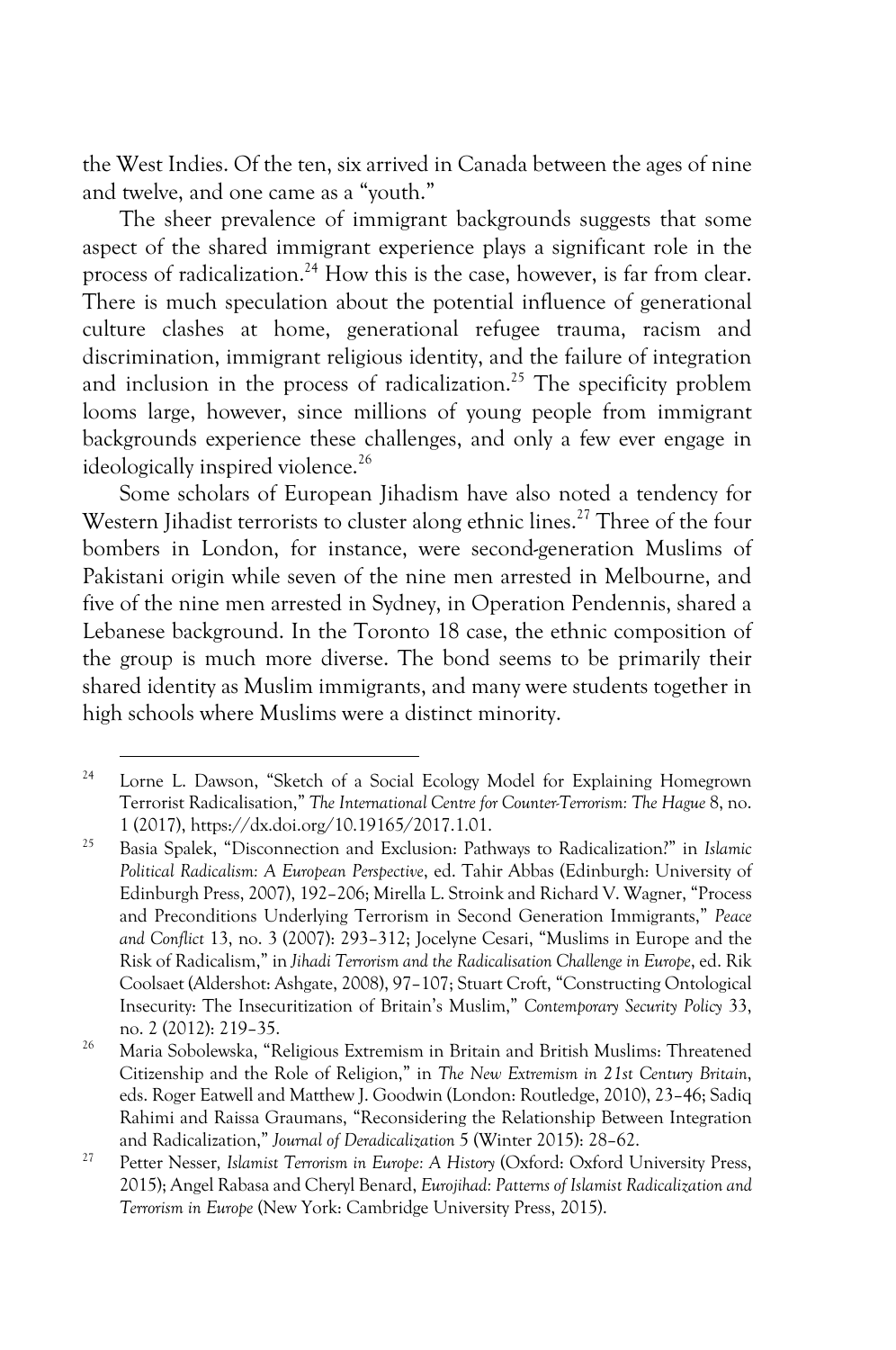#### **C. Socioeconomic Status, Education, and Occupation**

From the data gathered on 336 Jihadi terrorists (between 2001 and 2009) from open sources (e.g., media and court records), Bakker was able to glean limited information on the socio-economic status of only 93 individuals.28 He estimates five of these came from upper-class backgrounds, 36 from middle class, and 52 from lower class. The occupational data for 125 individuals reflects this preponderance of persons with lower socio-economic backgrounds. Thirty-four were unskilled workers, 19 had semi-skilled occupations, and only 16 had jobs that might be skilled. Thirty percent were unemployed when arrested.<sup>29</sup> These findings correspond with Dawson's synthesis of findings from 34 studies with empirical data on Western foreign Jihadist fighters.<sup>30</sup> He found there is a substantial number of studies of European foreign fighters that indicate these fighters come disproportionately from the lower socio-economic ranks of society. The education levels are lower as well, and the levels of unemployment are higher than the norm in their countries. $31$ 

In every case, however, information is available for only a small subset of the foreign fighters in their samples, and, given the reliance on open sources or police records, the reliability and representativeness of the data is unknown. There are also sizable numbers of fighters who run contrary to this trend. Ahmed and Pisoiu found, for example, that while the majority of the German fighters in their sample (54) were working class, the majority of the British fighters were middle class (with data for 41 individuals). Likewise, educationally, one-third of the U.K. sample "were university educated or about to attend university," while most of the Germans had not progressed beyond high school and only one had gone to university.

<sup>&</sup>lt;sup>28</sup> Bakker and de Bont, "Characteristics."

<sup>&</sup>lt;sup>29</sup> Bakker and de Bont, "Characteristics," 140.

<sup>&</sup>lt;sup>30</sup> Dawson, "Western Foreign Fighters."<br><sup>31</sup> Dave Westernames Educin Bakken an

<sup>31</sup> Daan Weggemanns, Edwin Bakker and Peter Grol, "Who Are They and Why Do They Go?: The Radicalisation and Preparatory Processes of Dutch Jihadist Foreign Fighters," *Perspectives on Terrorism* 8, no. 4 (2014): 100–10; Anton W. Weenink, "Behavioral Problems and Disorders among Radicals in Police Files," *Perspectives on Terrorism* 9, no. 2 (2015): 17–33; Bakker and de Bont, "Belgian and Dutch"; Linus Gustafsson and Magnus Ranstorp, *Swedish Foreign Fighters in Syria and Iraq: An Analysis of Open-Source Intelligence and Statistical Data* (Bromma, Sweden: Arkitektkopia AB, 2017) Center for Asymmetric Threat Studies, Swedish Defence University, 2017), http://www.divaportal.org/smash/record.jsf?pid=diva2%3A1110355&dswid=-450; Sean C. Reynolds and Mohammed M. Hafez, "Social Network Analysis of German Foreign Fighters in Syria and Iraq," *Terrorism and Political Violence* 31, no. 4 (2019): 661–86.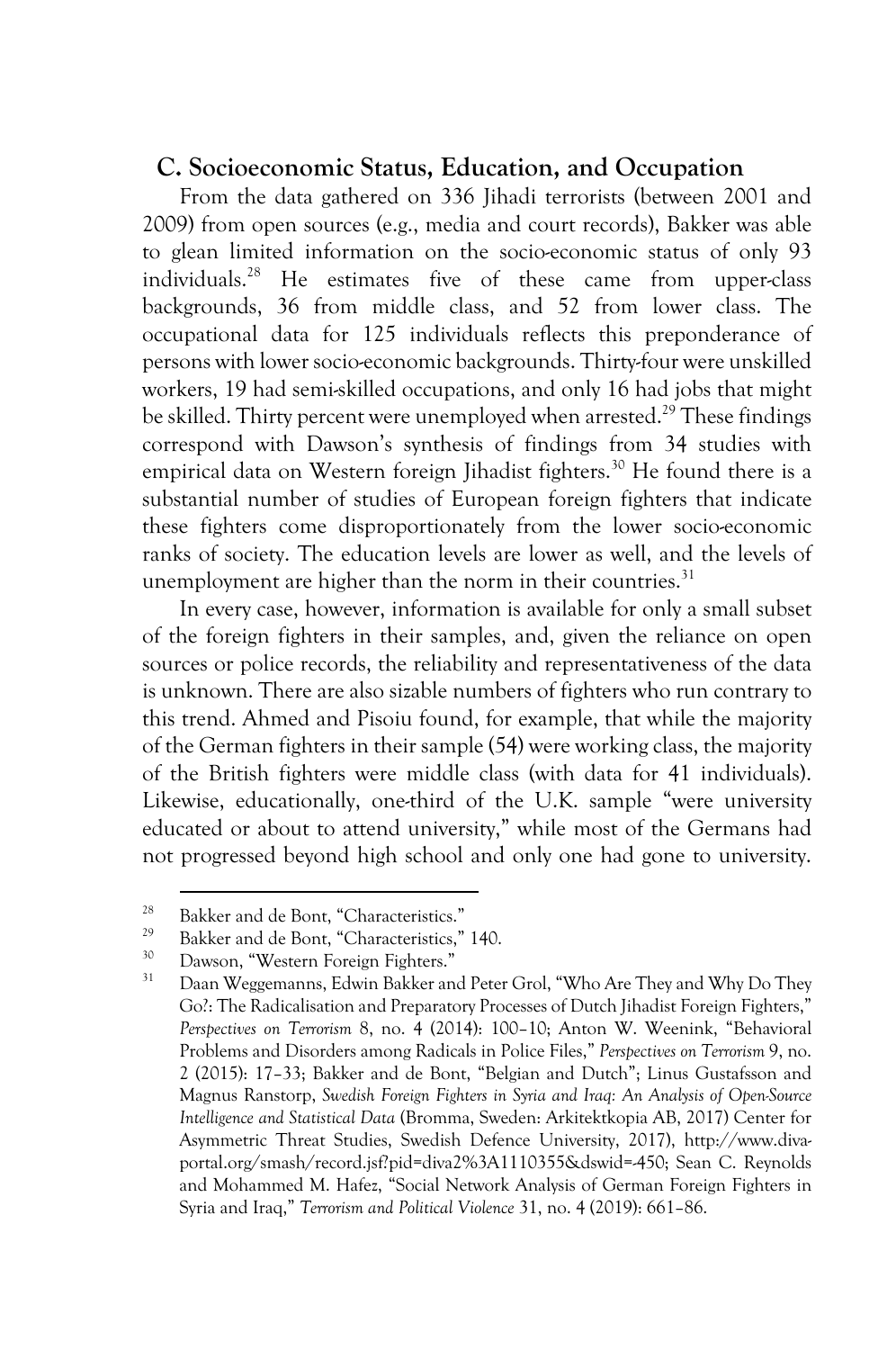Occupationally, the discrepancies continue, with U.K. fighters being primarily students and then white-collar workers, and German fighters being blue-collar workers, students, or persons with no occupation.<sup>32</sup>

Simcox and Dyer report that 52% of those who committed an al-Qaeda related offence in the United States (from 1997 to 2011), "had attended some form of college." For those perpetrators born in the U.S., the number is even higher, with 60% receiving a college education. In fact, nearly a quarter (23%) "had been educated to between college graduate and doctorate level."33 Forty-four percent of the perpetrators were employed and 13% were students; for American-born offenders, 49% were employed and 18% were students. Wilner reports, "that just under half of the sample [of Canadian Jihadists] had enrolled in post-secondary education programs." Comparing this data with findings from Europe, he concludes, "the educational achievement of Canadian and American Islamists is exceptionally high."34

Eight of the ten adults convicted in the Toronto 18 case had completed high school and six had some exposure to university or college. When arrested, one had completed three years of a four-year degree before dropping out, two were full-time university students, and one was a parttime college student. There is insufficient information on the education or occupations of two others. With regard to the others, we know one was a successful entrepreneur running his own software design business, one had a semi-skilled job and was a part-time student, two were university students, and four were unemployed. The limited information available on the families suggests they largely came from the kinds of lower-middle-class to middle-class households typical of the two suburban areas where they lived (i.e., Scarborough and Mississauga). Saad Khalid says he had a typical middle-class immigrant upbringing in suburbia.<sup>35</sup> The majority, it is fair to

<sup>32</sup> Reem Ahmed and Daniela Pisoiu, *Foreign Fighters: An Overview of Existing Research and a Comparative Study of British and German Foreign Fighters* (Hamburg, Germany: Institute for Peace Research and Security Policy at the University of Hamburg, 2014), 11–12, https://www.semanticscholar.org/paper/ZEUS-WP-8-Foreign-fighters-Foreignfighters-%3A-An-of-Ahmed-Pisoiu/8e04f0be7559a36fb78b90e6ee0459173b354b36.

<sup>&</sup>lt;sup>33</sup> Simcox and Dyer, *Al-Qaeda in the United States*, viii–ix.

<sup>34</sup> Wilner, *Canadian Terrorists*, 23.

Janet Davison and Janet Thomson, "Homegrown terrorist: Toronto 18 bomb plotter Saad Khalid recalls his radicalization," *CBC*, April 16, 2014, https://www.cbc.ca/news/ homegrown-terrorist-toronto-18-bomb-plotter-saad-khalidrecalls-his-radicalization-1.25 32671.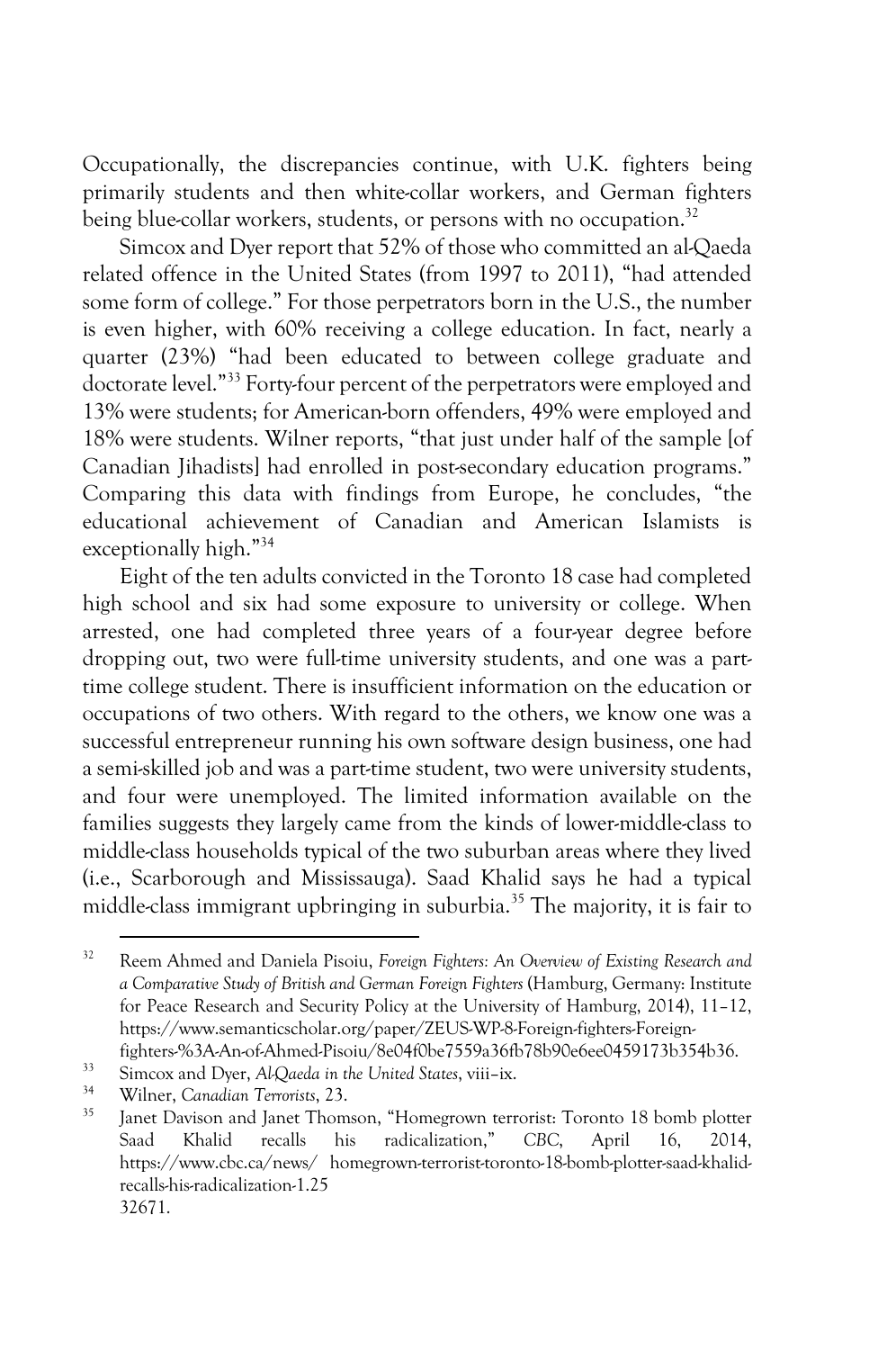say, had not experienced any real material hardship in their childhoods. It is hard to draw any strong conclusions from the lower levels of education and employment of some of the members of the Toronto 18, however, since the data may simply be an artefact of their age. Certainly, it is fair to say that the ringleaders, Fahim Ahmad (unemployed) and Zakaria Amara (a gas bar attendant and part-time student), were underemployed and experiencing some hardship.

Both were married with children, though they were only 21 and 20 years old respectively. In their statements to the Court, each indicated the pressures they were experiencing as young husbands and parents struggling to provide for their families. In addition, they may have been experiencing some form of relative deprivation.<sup>36</sup> However, it is also fair to say that they may not have had much interest in achieving more, in a conventional sense, because of their radical commitments and rejection of the rest of society. They both were working hard at being extremists, so the causal relationship is unclear.

These findings point to the diversity of Jihadists, but, more tellingly, they are indicative of the differences many researchers have noticed between Jihadists in Western Europe, the U.K., and North America. Consequently, while experiencing low socio-economic prospects may play a causal role in the turn to Jihadism in Western Europe, its overall role in the process of radicalization, given the U.K. and American data, is less clear. Moreover, in the end, it is not clear what the findings mean. Is the failure to complete a level of education, for example, a causal indicator of radicalization or an effect of radicalization? In some cases, it may be the former, in others it may be the latter, or it may be both.

### **D. Criminality**

Bakker reports that one-fifth of his sample of 336 Jihadists had a prior criminal record and only a few of these arrests related to terrorist activities.<sup>37</sup> Given the youthfulness of most of the Jihadists, this level of criminality is not particularly noteworthy because of the well-established age-crime curve

<sup>36</sup> Rabasa, Benard, and others note that some data points to a substantial gap between the education levels and forms of employment of second-generation Jihadi terrorists in the U.K., so a sense of "relative deprivation" may be a contributing factor in their radicalization (see Rabassa and Benard, *Eurojihad*, 66). In the absence of appropriate interview data, however, it is hard to assess this possibility. 37 Bakker and de Bont, "Characteristics."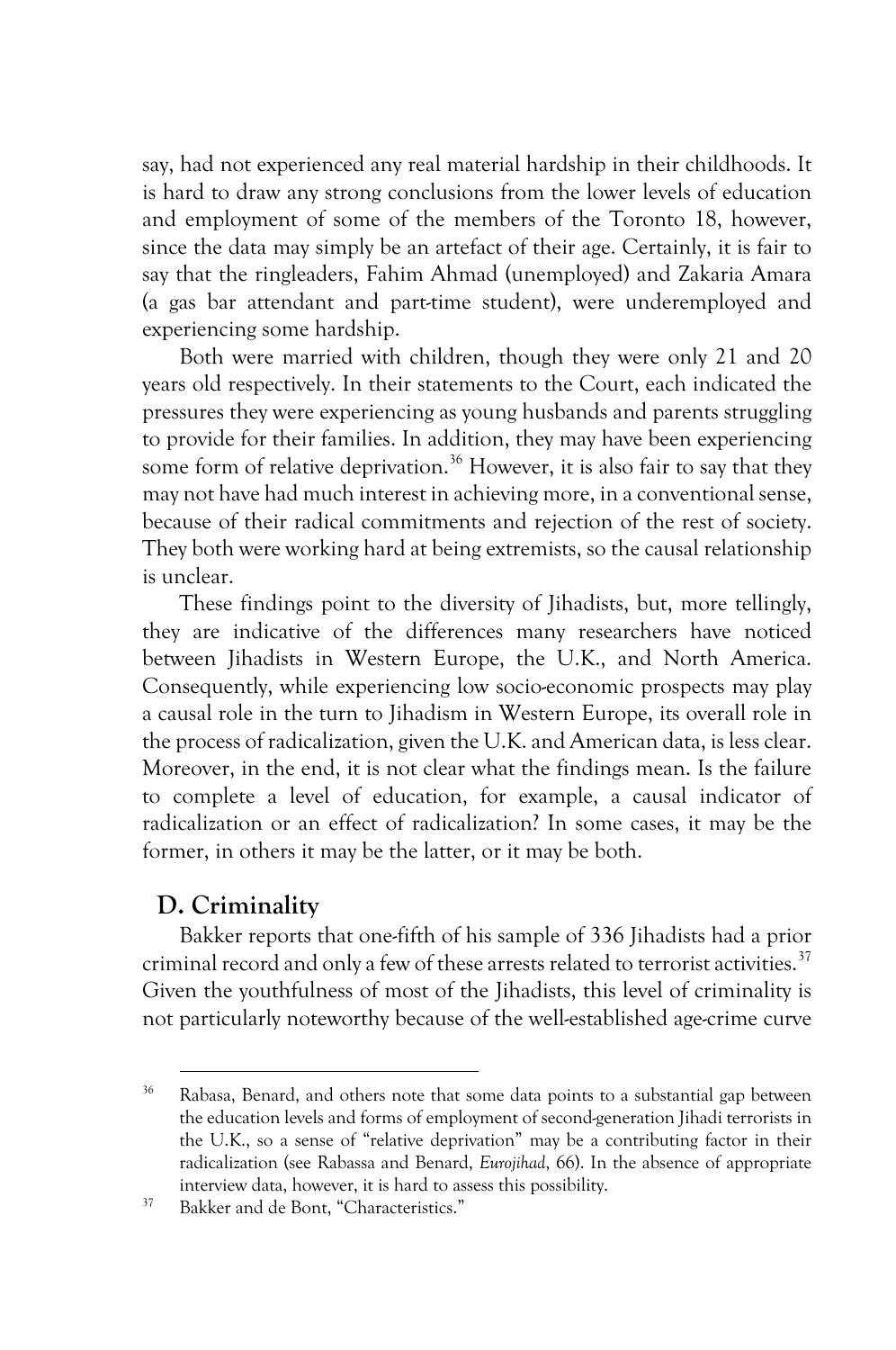detected by criminologists.<sup>38</sup> Young people, especially adolescents, perpetrate most crimes, and rates of offence start to decline sharply from the early to mid-20s. There has been little systematic effort, however, to apply findings from criminology and psychology on the links between youth and deviance to aspects of the process of radicalization.<sup>39</sup>

Nevertheless, evidence of the prior criminality of many Jihadists has set off discussions of a "crime-terror nexus." <sup>40</sup> In his analysis of 34 studies of Western foreign fighters, however, Dawson could find only ten that discuss data related to their criminal backgrounds.<sup>41</sup> Only seven of these studies present original data, and much of it is limited. Nonetheless, the studies suggest that foreign fighters do have unusually high levels of prior criminality. Bakker and de Bont state, for example, that "roughly 20%" of the Belgian and Dutch Jihadists in their sample had been "suspected of criminal activity prior to departure."42 In this and other cases, though, much of the evidence on the criminal background of European fighters stems from police registries of "suspected criminal activities," and not convictions per se. At least seven other studies, presenting original qualitative data and case studies, fail to note any particular criminal proclivity or involvement in criminal networks.

Simcox and Dyer do not report any data about the prior criminality of perpetrators of al-Qaeda-related offences in the U.S. between 1997 and 2011.43 This holds true for another large study of U.S. Jihadists, Lorenzo Vidino and Seamus Hughes' analysis of 71 individuals charged with ISISrelated activities between March 2014 and December 2015.<sup>44</sup> However, a similar study of Islamist terrorist offences in the U.K between 1998 and 2015, by Hannah Stuart, states, "[t]hirty-eight per cent of [Islamist-related

- <sup>41</sup> Dawson, "Western Foreign Fighter."<br><sup>42</sup> Palden and de Bant, "Balgian and D
- <sup>42</sup> Bakker and de Bont, "Belgian and Dutch," 844.<br><sup>43</sup> Simony and Drox, Al Quada in the United States.
- <sup>43</sup> Simcox and Dyer, *Al-Qaeda in the United States*.

<sup>38</sup> David P. Farrington, "Age and Crime," in *Crime and Justice: An Annual Review of Research*, vol. 7, eds. Michael Tonry and Norval Morris (Chicago: University of Chicago Press, 1986), 189–250.

<sup>39</sup> Harris-Hogan and Barrelle, "Young Blood," 11–13.

<sup>40</sup> Rajan Basra and Peter R. Neumann, "Criminal Pasts, Terrorists Futures: European Jihadists and the New Crime-Terror Nexus," *Perspectives on Terrorism* 10, no. 6 (2016):  $25 - 40.$ 

<sup>44</sup> Lorenzo Vidino and Seamus Hughes, "ISIS in America: From Retweets to Raqqa," Program on Extremism, George Washington University, December 2015, https://extre mism.gwu.edu/isis-america.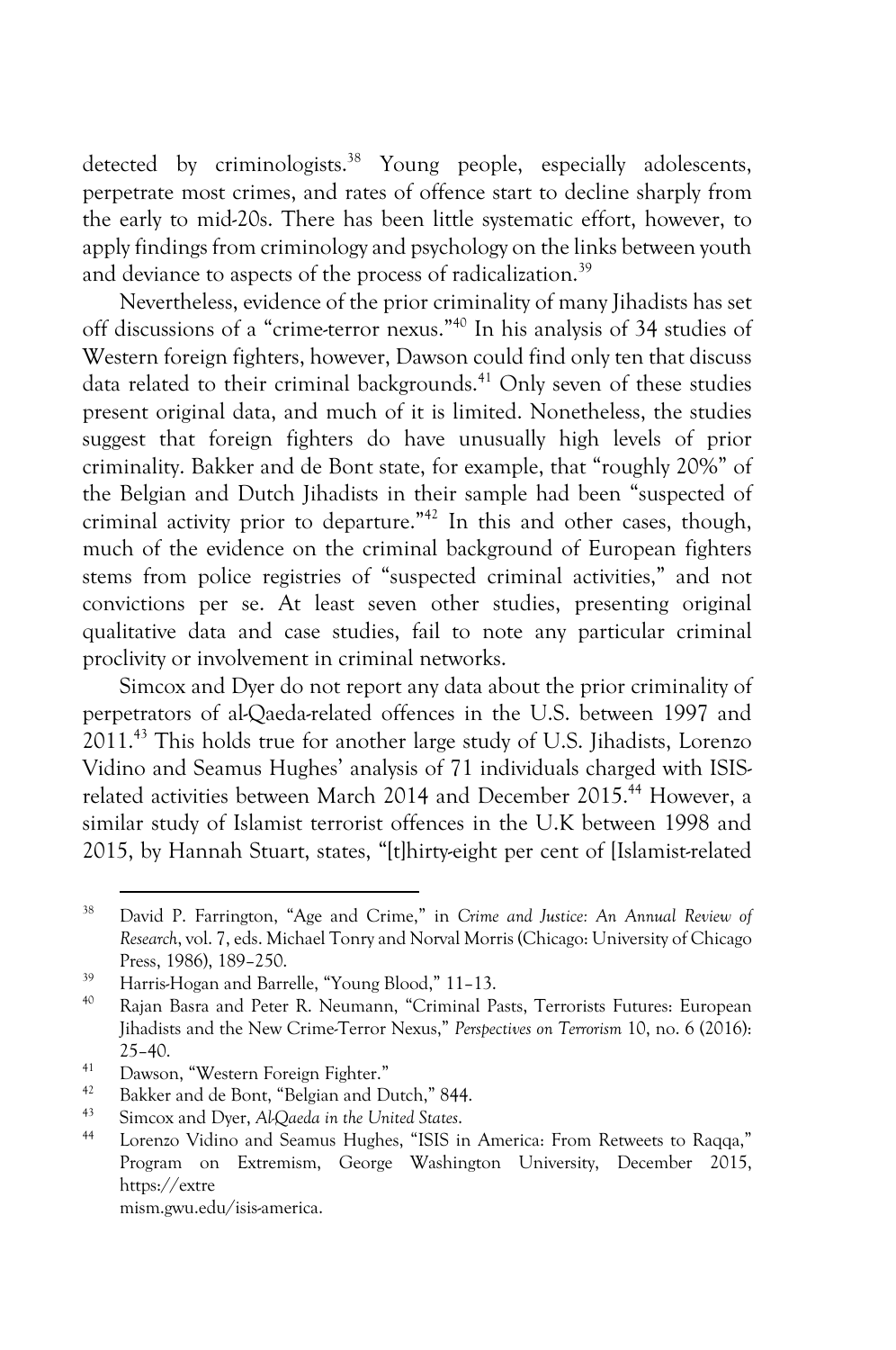offences] were committed by individuals with previous criminal convictions (26%) or a history of police contact, including prior investigations, arrests and charges that did not result in a conviction or control order/TPIM  $(12\%)$ ."<sup>45</sup>

Addressing the Canadian context, Wilner notes:

[T]he vast majority of the Canadian profiles did not have a criminal background prior to their radicalization or mobilization to violence. Only 11 percent are reported to have criminal charges laid against them prior to involvement in political violence (for theft, vandalism, drug possession, or domestic abuse, for instance).46

Only one member of the Toronto 18 had a criminal conviction, Mohammed Ali Dirie. This was for attempting to smuggle two handguns into Canada from the U.S. in August 2005, at the behest of Fahim Ahmad, one of the two ringleaders of the Toronto 18. Ahmad had rented the car Ali Dirie was driving when arrested at the border.

On balance then, while there is some evidence for the significance of the crime-terrorism nexus in the case of European Jihadists, including the Jihadist foreign fighters, the overall evidence for the linkage is limited, fragmentary, and a bit opaque. Certainly, it does not seem to be a causal factor shared by the Toronto 18, and perhaps North American Jihadist offenders in general. Even where there is evidence that Jihadists come disproportionately from those with criminal backgrounds, the results are open to different interpretations. Is there a continuum of motivations for criminal and terrorist activities, as Rik Coolsaet<sup>47</sup> and others imply, or is the turn to Jihadism indicative of an urge to overcome the criminality? The answer makes all the difference when considering the motivations of these individuals. Similarly, it is not entirely clear how knowing that a particular individual had a prior history of a non-violent offence, like vandalism, would help researchers understand their radicalization trajectory. Much of the data in the literature on the crime-terror nexus, much like the data on mental health and radicalization (discussed below), needs to be disaggregated in order to be potentially meaningful. Furthermore, some of

<sup>45</sup> Hannah Stuart, *Islamist Terrorism: Analysis of Offences and Attacks in the UK (1998–2015)* (London: Henry Jackson Society, 2017), x.

<sup>46</sup> Wilner, *Canadian Terrorists*, 23.

<sup>&</sup>lt;sup>47</sup> Rik Coolsaet, "Facing the Fourth Foreign Fighters Wave: What Drives Europeans to Syria, and to Islamic State? Insights from the Belgian Case," *Egmont: The Royal Institute for International Relations* 81 (March 2016), http://www.egmontinstitute.be/facing-thefourth-foreign-fighters-wave/.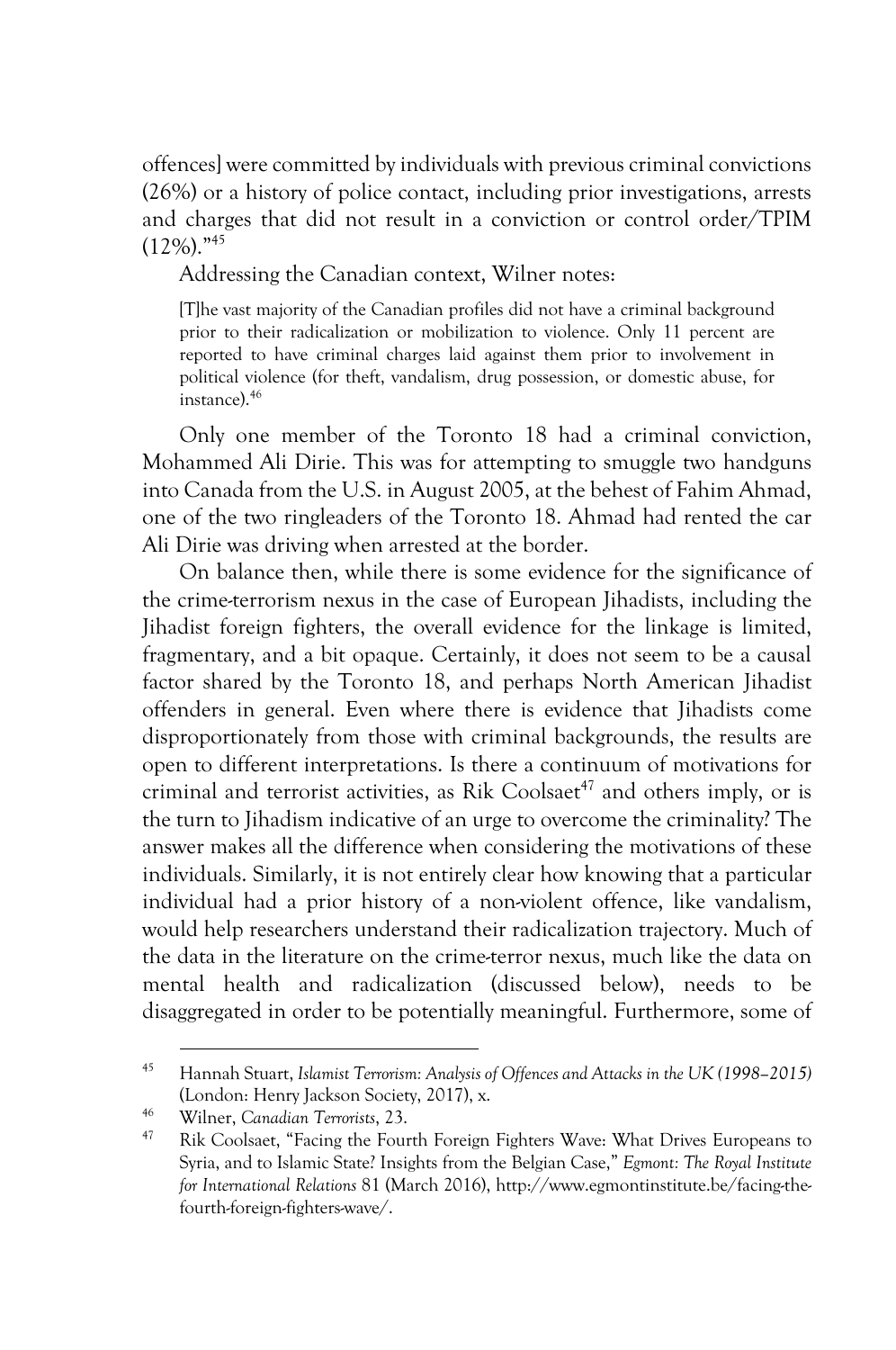the criminal activity reported may be the result of radicalization rather than a precursor. At this time, it is not clear how the two phenomena are related, and to the best of our knowledge, the majority of Jihadists simply have not been engaged in criminal activity, a fact too often overlooked.

## **E. Mental Health**

In both the popular and academic imaginations, there has been a strong tendency to think of terrorists as somehow psychologically abnormal. Consequently, researchers sought to correlate terrorists with diagnosable psychopathologies or personality disorders.<sup>48</sup> The traits and behaviours proposed have proved to be either too vague or insufficiently present. As predicted by Martha Crenshaw, the limited data available suggests that the most "outstanding characteristic" of terrorists is their "normality."<sup>49</sup> Some terrorists surely are suffering from forms of mental disorders, but, as Victoroff concludes, the research literature shows that terrorists "are psychologically extremely heterogeneous." <sup>50</sup> More recent and methodologically sophisticated approaches are generating findings about the mental health issues of specific types of terrorists.<sup>51</sup> The findings indicate that mental health issues play a role, though still less than anticipated, in lone-actor terrorism, and that it is more prevalent with single-issue forms of lone-actor terrorism (e.g., animal-rights, anti-abortion) than Jihadist or extreme right-wing terrorism.<sup>52</sup> Contrary to popular

<sup>48</sup> Andrew Silke, "Cheshire-Cat Logic: The Recurring Theme of Terrorist Abnormality in Psychological Research," *Psychology, Crime and Law* 4, no. 1 (1998): 51–69; Jeff Victoroff, "The Mind of the Terrorist: A Review and Critique of Psychological Approaches," *Journal of Conflict Resolution* 49, no. 1 (2005): 3–42; Horgan, *Psychology of Terrorism*; Arie W. Kruglanski and Shira Fishman, "The Psychology of Terrorism: 'Syndrome' Versus 'Tool' Perspectives," *Terrorism and Political Violence* 18, no. 2 (2006): 193–215.

<sup>49</sup> Martha Crenshaw, "The Causes of Terrorism," *Comparative Politics* 13, no. 4 (1981): 379–99.

 $^{50}$  Victoroff, "Mind of the Terrorist," 35.

Paul Gill, John Horgan and Paige Deckert, "Bombing Alone: Tracing the Motivations and Antecedent Behaviors of Lone-Actor Terrorists," *Journal of Forensic Sciences* 59, no. 2 (2014): 425–35; Emily Corner, Paul Gill and Margaret Bull Kovera, "A False Dichotomy? Mental Illness and Lone-Actor Terrorism," *Law and Human Behavior* 39, no.1 (2015): 23–34; Emily Corner and Paul Gill, "Is There a Nexus Between Terrorist Involvement and Mental Health in the Age of the Islamic State?" *CTC Sentinel* 10, no. 1 (2017): 1–10.

<sup>52</sup> Corner and Gill, "A False Dichotomy," 30–31.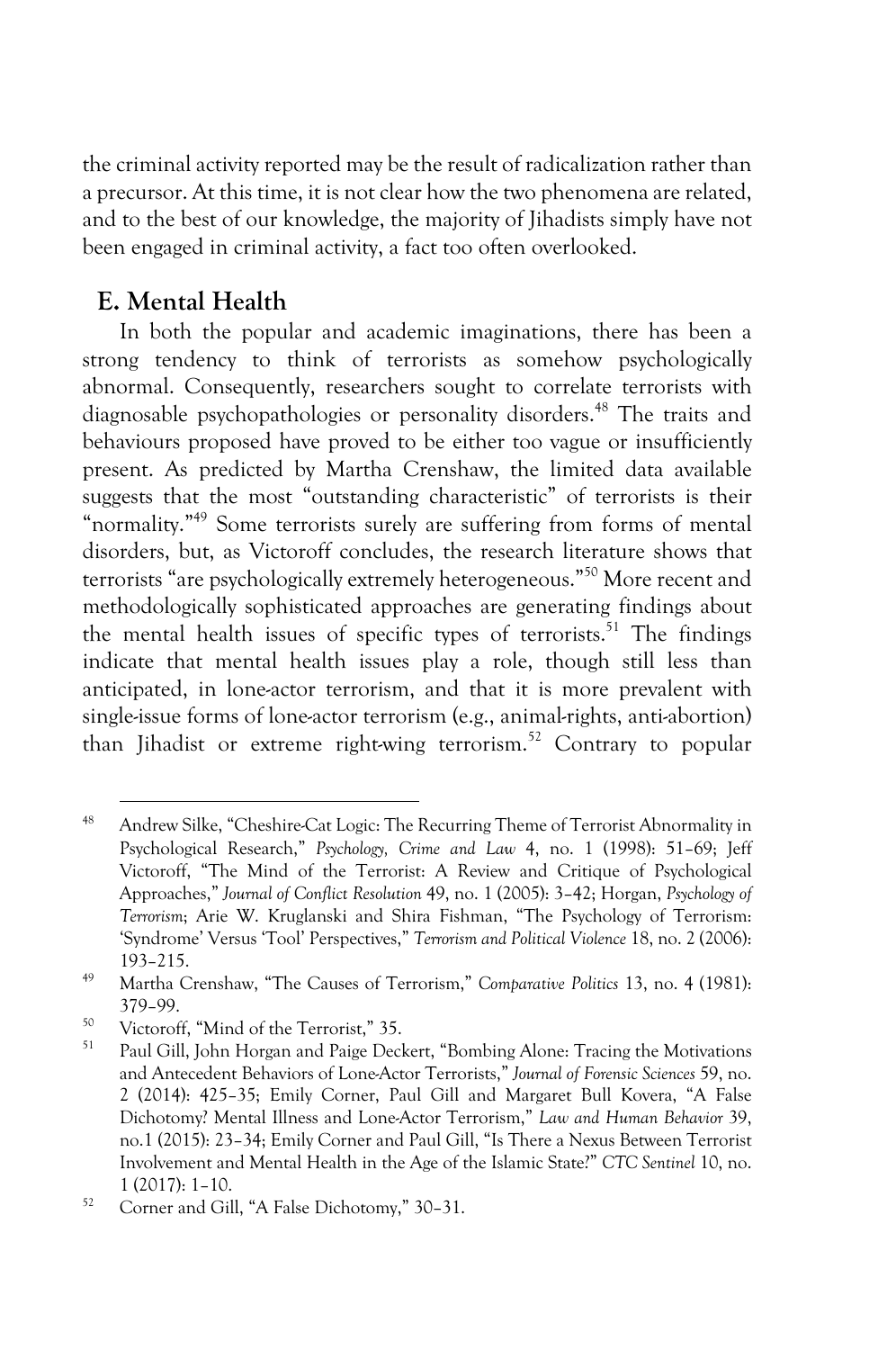prejudices, however, the prevalence of mental disorders amongst groupbased terrorists is markedly lower than in the general population.

Bakker reports that 12 of the 336 persons in his sample appear to "suffer from mental illness or disabilities" and notes that this level is higher than the world base rate. He notes, however, that four of the individuals only "started to show symptoms of mental illness after their arrests."53 Simcox and Dyer provide no data on mental health for their sample of American Jihadists, nor do Vidino and Hughes.<sup>54</sup> Stuart does not discuss the issue in her analysis of Islamist-inspired terrorists in the U.K., and Wilner does not address the issue in his overview of Canadian Jihadists.<sup>55</sup>

Dawson found that only four of the 34 studies on Western foreign fighters he examined offer any data on the number of fighters with psychological disorders, and the figures are discrepant.<sup>56</sup> Weenink, for example, reports that 6% of his sample of 140 Dutch fighters had diagnosed mental health problems, but he thinks the presence of "serious problem behaviour" is much higher.<sup>57</sup> Bakker and de Bont (2016) conclude that only 2% of their sample of 370 Dutch and Belgian foreign fighters "had some sort of psychological disorder before traveling to Syria," but this rather broadly includes "feeble-mindedness, attention deficit hyperactivity disorder, schizophrenia, and claustrophobia."<sup>58</sup> A report on foreign fighters by the Norwegian Police provides a much higher figure but states that the "distribution of mental problems are no more prominent among the individuals in the study (21%) than what would be expected in a control group drawn from a comparable segment of the general population."59 There are also conceptual and methodological differences between these studies that make comparisons of the data problematic. Still, overall, it appears that serious mental health problems do not play a significant role in the radicalization of militant Jihadists.

What about the members of the Toronto 18? The limited evidence available from the court documents suggests they largely conform to the same conclusion. None of the ten adults convicted were suffering from

 $^{53}$  Bakker and de Bont, "Characteristics," 141.

<sup>54</sup> Simcox and Dyer, *Al Qaeda and the United States*; Vidino and Hughes "ISIS in America."

<sup>55</sup> Stuart, *Islamist Terrorism*; Wilner, *Canadian Terrorists by the Numbers*.

<sup>&</sup>lt;sup>56</sup> Dawson, "Western Foreign Fighters."

 $57$  Weenink, "Behavioral Problems."

<sup>&</sup>lt;sup>58</sup> Bakker and de Bont, "Belgian and Dutch," 884.

Norwegian Police, "What Background," 8.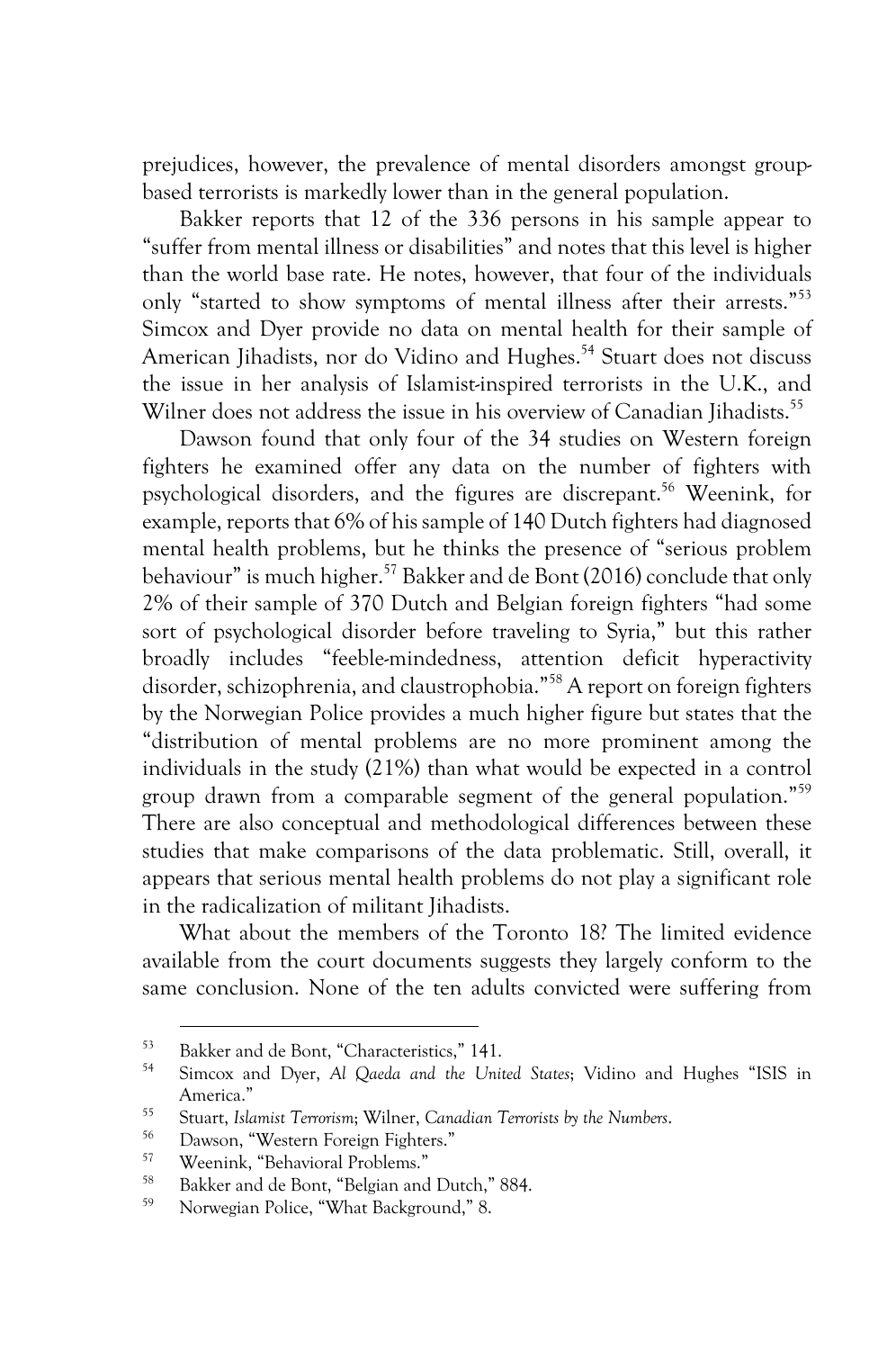diagnosable mental illnesses or personality disorders. They were struggling with life issues that troubled them in ways that would not particularly differentiate them from many of their peers. One of the more peripheral figures, Asad Ansari, for example, was reported to have been very depressed because he could not afford to go to the university of his choice to study computer science. Instead, he pursued a business degree at a school closer to home but dropped out in his first year. In sentencing Saad Khalid and Saad Gaya, the two captured unloading the fertilizer for the bombs, the judge quoted a psychiatric report which found that their motivations did "not flow from anti-sociality, impulsivity or psychopathy".<sup>60</sup> There was "no substance abuse, intellectual impairment, or significant personality maladjustment."61

Rather, they were motivated by their religious beliefs, sympathy for the suffering of fellow Muslims elsewhere, and a perceived need to take a stand against the foreign policy that lead to this suffering.<sup>62</sup> The psychological report determined that Khalid was "a young man with many pro-social characteristics, raised in a middle-class supportive family and university educated."63 Gaya had been "a studious, dependable, and pro-social individual who excelled in educational, employment, volunteering and social spheres." <sup>64</sup> Both became extremists, in part, because of their strong "affiliative needs," "need to emulate powerful and influential leaders," and "youthful naiveté." <sup>65</sup> In addition, Khalid might have been "vulnerable" because of the death of his mother by drowning in 2004.<sup>66</sup> This latter factor, however, represents more of a triggering event than a motivation for radicalization rooted in a mental health issue. Like the more general "needs" referenced by the judge, it is hard to determine what role these soft factors actually played in the radicalization of some of the Toronto 18 members. The problem of specificity comes to the fore again in this situation.

<sup>60</sup> R v. Khalid, 2009 CarswellOnt 9874 at para 34 (Ont Sup Ct) [*Khalid* (ONSC)]; R v. Gaya, 2010 ONSC 434 at para 43.

<sup>&</sup>lt;sup>61</sup> Gaya, ONSC at para 43.

<sup>62</sup> *Khalid* (ONSC), CarswellOnt at para 34; *Gaya*, ONSC at para 43.

<sup>63</sup> *Khalid* (ONSC), CarswellOnt at para 34.

<sup>64</sup> *Gaya*, ONSC at para 43.

<sup>65</sup> *Khalid* (ONSC), CarswellOnt at paras 31, 128; *Gaya*, ONSC at para 43.

<sup>66</sup> *Khalid* (ONSC), CarswellOnt at para 128; Speckhard and Shaikh, *Undercover Jihadi*, 146.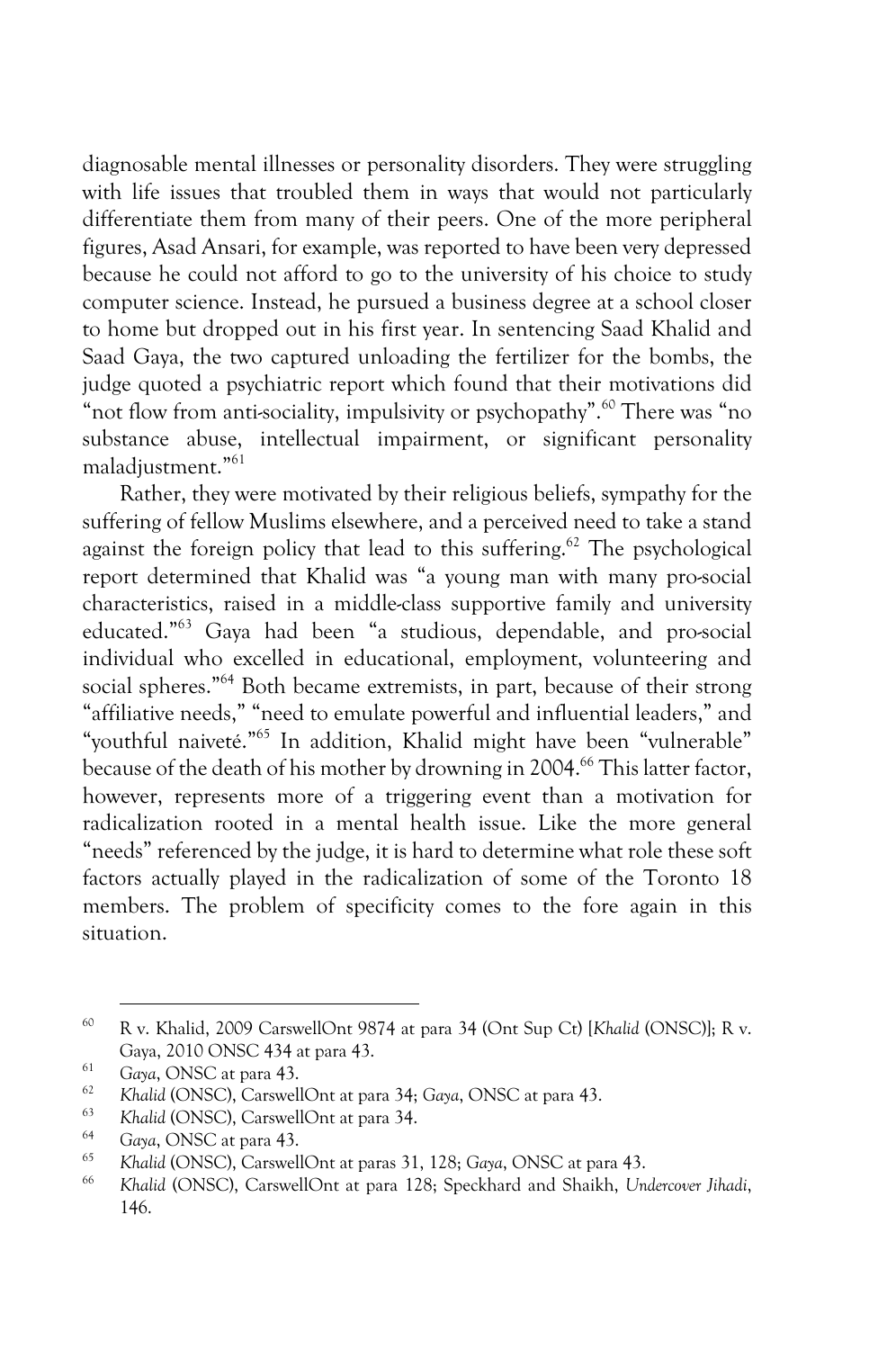## **F. Family and Religious Background**

Reliable information on the family and religious background of most Jihadists is not available, and this is largely true for the Toronto 18 as well. Bakker has some information for only 56 persons out of his sample of 336 European Jihadi terrorists. Nineteen of these were converts to Islam, and this is likely why this variable received even some attention in the open sources used to create his dataset. For the other 37 persons, "11 were raised in a religious family and 26 did not have a particularly religious childhood." <sup>67</sup> Simcox and Dyer present no pertinent information other than their analysis of the role of religious converts in al-Qaeda related offences in the U.S. In line with others,<sup>68</sup> they found that converts are significantly overrepresented. Coverts committed 24% of offences, and 54% of the offenders born in the U.S. were converted.<sup>69</sup> Stuart similarly reports that converts perpetrated 16% of Islamist-related offences in the U.K.,<sup>70</sup> while Wilner reports that 20% of his sample of Canadian Jihadists are converts.<sup>71</sup> Only one member of the Toronto 18, Steve Chand, was a convert. The vast majority of Jihadists come from Muslim families, and we know little about the levels and types of religiosities in these families.<sup>72</sup>

Only Shareef Abdelhaleem, the oldest member of the Toronto 18 (at 30), is known to have come from a devout family. His father was an Islamic scholar, had a Ph.D., and held conservative views. Court records indicate that two others, Fahim Ahmad and Saad Gaya, came from "moderate Muslim households." <sup>73</sup> It is unclear, however, what this means, and Ahmad's comments on his own family suggest they were only nominally

 $^{67}$  Bakker and de Bont, "Characteristics," 140.

<sup>68</sup> Bart Schuurman, Peter Grol, and Scott Flower, "Converts and Islamist Terrorism: An Introduction," International Centre for Counter-Terrorism, Policy Brief (June 2016), https://openaccess.leidenuniv.nl/handle/1887/46602

<sup>69</sup> Simcox and Dyer, *Al-Qaeda in the United States*, ix.

<sup>70</sup> Stuart, *Islamist Terrorism*, ix.

<sup>71</sup> Wilner, *Canadian Terrorists by the Numbers*, 23.

In an earlier analysis of 172 persons involved in the global Jihadist movement, Sageman suggests there is a discrepancy between the largely religious background of most of the non-European members of his sample and those residing in Europe. The latter appear to come from relatively secular, or at least non-practicing, families, while many of the members of al-Qaeda from the Middle East were very religious as youths (70%) and came from quite observant families. The data, however, is fragmentary and inferential at best. See Marc Sageman, *Understanding Terror Networks* (Philadelphia: University of Pennsylvania Press, 2004), 77–78. 73 *Khalid* (ONSC), CarswellOnt at para 31.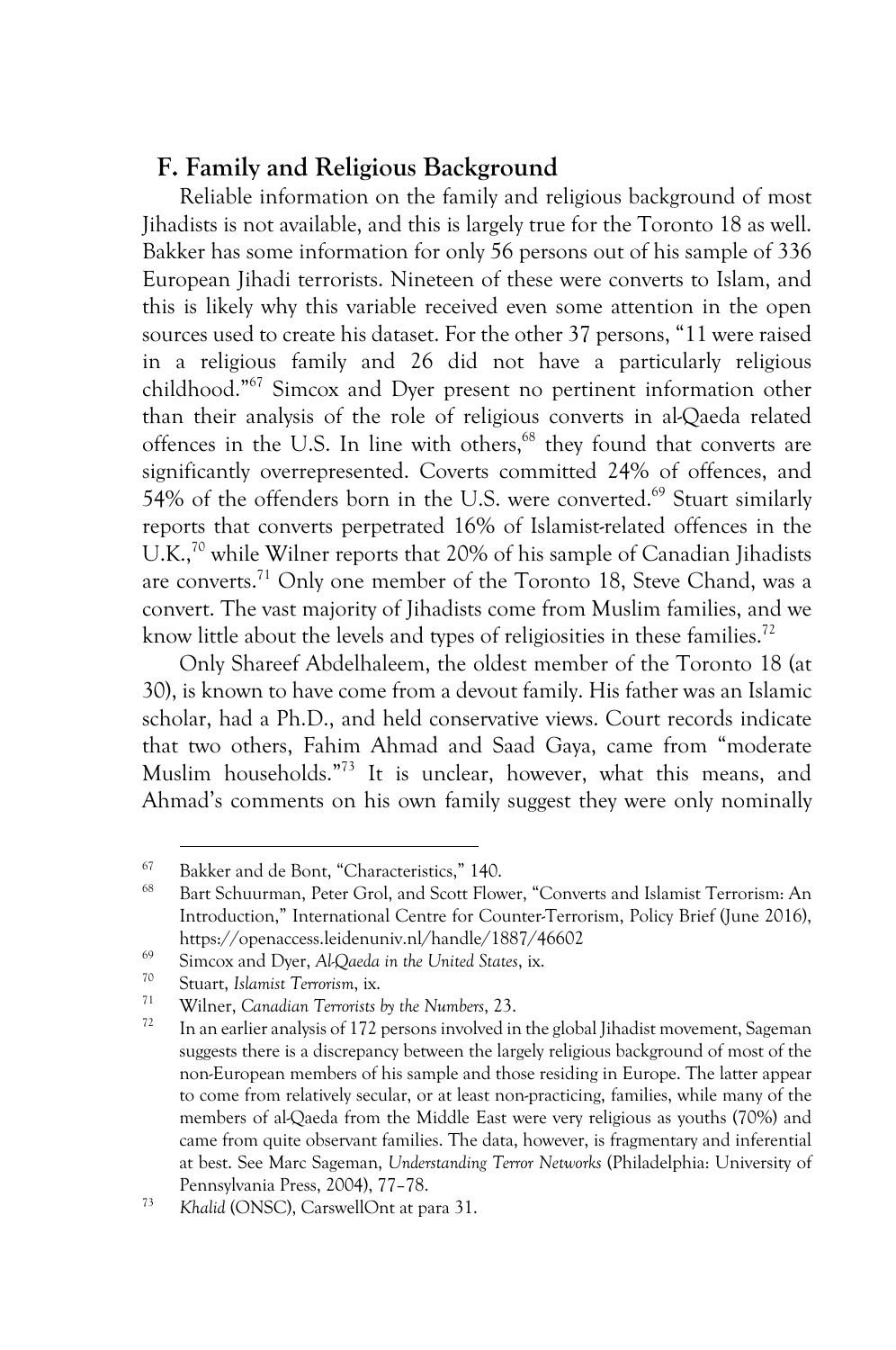religious. The other families appear to have been largely secular, but little is known.

As the courts noted, certain insecurities in the family backgrounds of five of the ten adults convicted may have contributed to their vulnerability to radicalization. No information is available for the other five. Since immigrating, for example, Ahmad's parents were forced to work long hours at low-paying jobs to make ends meet, despite being well educated. Amara's mother was Christian, and the family relocated several times during his childhood before his parents divorced. Similarly, Chand's parents divorced when he was nine years old. Dirie's father was killed in Somalia before the family immigrated to Canada, and Khalid's mother died suddenly when he was 15 years old. Each of these disruptive experiences may have contributed to their radicalization, but no clear causal link exists. The specificity issue arises again as such uncertainties differ little from those faced by many of their peers who did not radicalize.

# **IV. THE TORONTO 18 IN COMPARATIVE PERSPECTIVE: THE PROCESS OF RADICALIZATION**

The full research corpus on radicalization is too copious to review here, but there is a need to provide some insight into the elements of this process to help contextualize many of the other contributions to this volume. When the Toronto 18 arrests happened in 2006, few people had heard of "radicalization," and the concept was broadly associated with the leftist violent extremism of the 1960s, 70s, and 80s and groups like the Red Brigades, the Red Army Faction, and the Weathermen. In those cases, the focus of attention was on how groups of young activists involved in large social movements (e.g., opposition to the war in Vietnam) became frustrated with peaceful means of protest and gradually turned to more violent actions.74

<sup>74</sup> Klaus Wasmund, "The Political Socialization of West German Terrorists," in *Political Violence and Terror: Motifs and Motivations*, ed*.* Peter H. Merkl (Berkeley, CA: University of California Press, 1986), 191–228; Donatella Della Porta, "Recruitment Process in Clandestine Political Organizations: Italian Left-Wing Terrorism," in *International Social Movement Research*, vol. 1, eds. Bert Klandermans, Hanspeter Kriesi, and Sidney Tarrow (Greenwich, CT: JAI Press, 1988), 155–69; Ehud Sprinzak, "The Psychopolitical Formation of Extreme Left Terrorism in a Democracy: The Case of the Weathermen," in *Origins of Terrorism: Psychologies, Ideologies, Theologies, States of Mind*,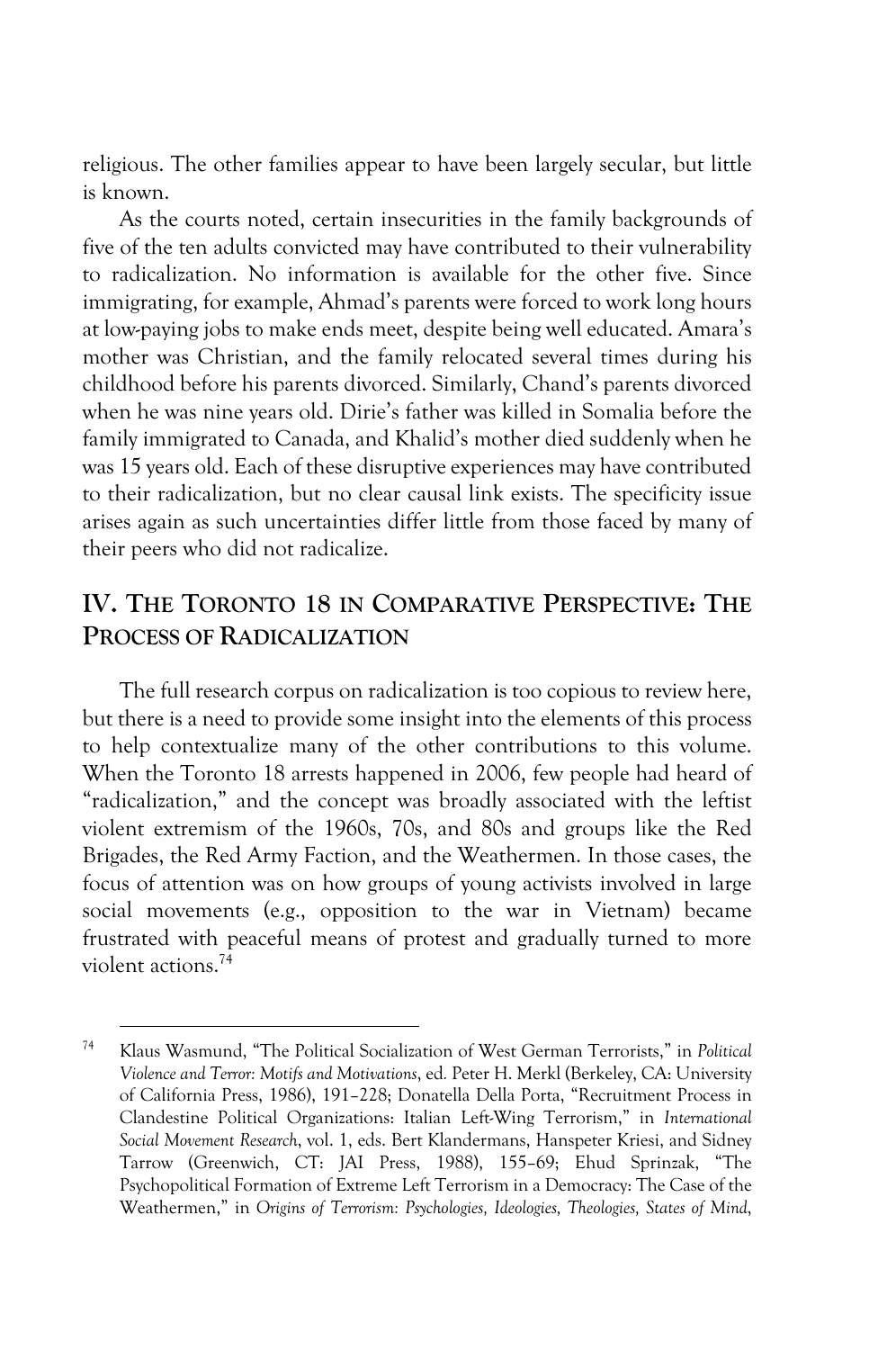With the Madrid bombings in 2004 and the London bombings in 2005, the concept of radicalization gained more prominence and its meaning shifted. The focus became the more perplexing phenomenon of "homegrown terrorism."<sup>75</sup> Attention pivoted from social movements and processes of gradual socialization to violence, to the social and psychological factors and processes involved in a more rapid process of turning small and relatively autonomous groups of ordinary, and largely apolitical, young men into lethal Jihadists. Individual pathways to violence were examined,  $76$  and several rather simple models of radicalization advanced.<sup>77</sup> As case studies of radicalized groups and individuals proliferated,<sup>78</sup> the need for a more sophisticated approach grew.<sup>79</sup> Soon, more complex conceptions of

ed. Walter Reich (Washington, DC: Woodrow Wilson International Center for Scholars, 1990), 65–85.

<sup>75</sup> Aiden Kirby, "The London Bombers as 'Self-Starters': A Case Study in Indigenous Radicalization and the Emergence of Autonomous Cliques," *Studies in Conflict and Terrorism* 30, no. 5 (2007): 415–28; Marc Sageman, *Leaderless Jihad: Terror Networks in the Twenty-First Century* (Philadelphia: University of Pennsylvania Press, 2008); Crone and Harrow, "Homegrown Terrorism"; Stefan Malthaner, "Radicalization: The Evolution of an Analytical Paradigm," *European Journal of Sociology* 58, no. 3 (2017): 369–401. 76 John Horgan, "From Profiles to Pathways and Roots to Routes: Perspectives from

Psychology on Radicalization into Terrorism," *Annals of the American Academy of Political and Social Science* 618, no. 1 (2008): 80–94.

<sup>77</sup> For example, Fathali M. Moghaddam, "The Staircase to Terrorism: A Psychological Exploration," *American Psychologist* 60, no. 2 (2005): 161–69; Mitchell D. Silber and Arvin Bhatt, *Radicalization in the West: The Homegrown Threat* (New York City Police Department, 2007), https://seths.blog/wpcontent/uploads/2007/09/NYPD\_Report-Radicalization\_in\_the\_West.pdf; Sageman, "Leaderless Jihad."

<sup>78</sup> For example, Lorenzo Vidino, "The Buccinasco Pentiti: A Unique Case Study of Radicalization," *Terrorism and Political Violence* 23, no. 3 (2011): 398–418; Virginie Andre and Shandon Harris-Hogan, "Mohamed Merah: From Petty Criminal to Neojihadist," *Politics, Religion and Ideology* 14, no. 2 (2013): 307–19; Nesser, *Islamist Terrorism In Europe*; Bart Willem Schuurman, Quirine A.M. Eijkman and Edwin Bakker, "The Hofstadgroup Revisited: Questioning its Status as a 'Quintessential' Homegrown Jihadist Network," *Terrorism and Political Violence* 27, no. 5 (2015): 906– 25.

<sup>79</sup> Max Taylor and John Horgan, "A Conceptual Framework for Addressing Psychological Process in the Development of the Terrorist," *Terrorism and Political Violence* 18, no. 4 (2006): 585–601; Dalgaard-Nielsen, "Violent Radicalization in Europe"; Michael King and Donald M. Taylor, "The Radicalization of Homegrown Jihadists: A Review of Theoretical Models and Social Psychological Evidence," *Terrorism and Political Violence* 23, no. 4 (2011): 602–22.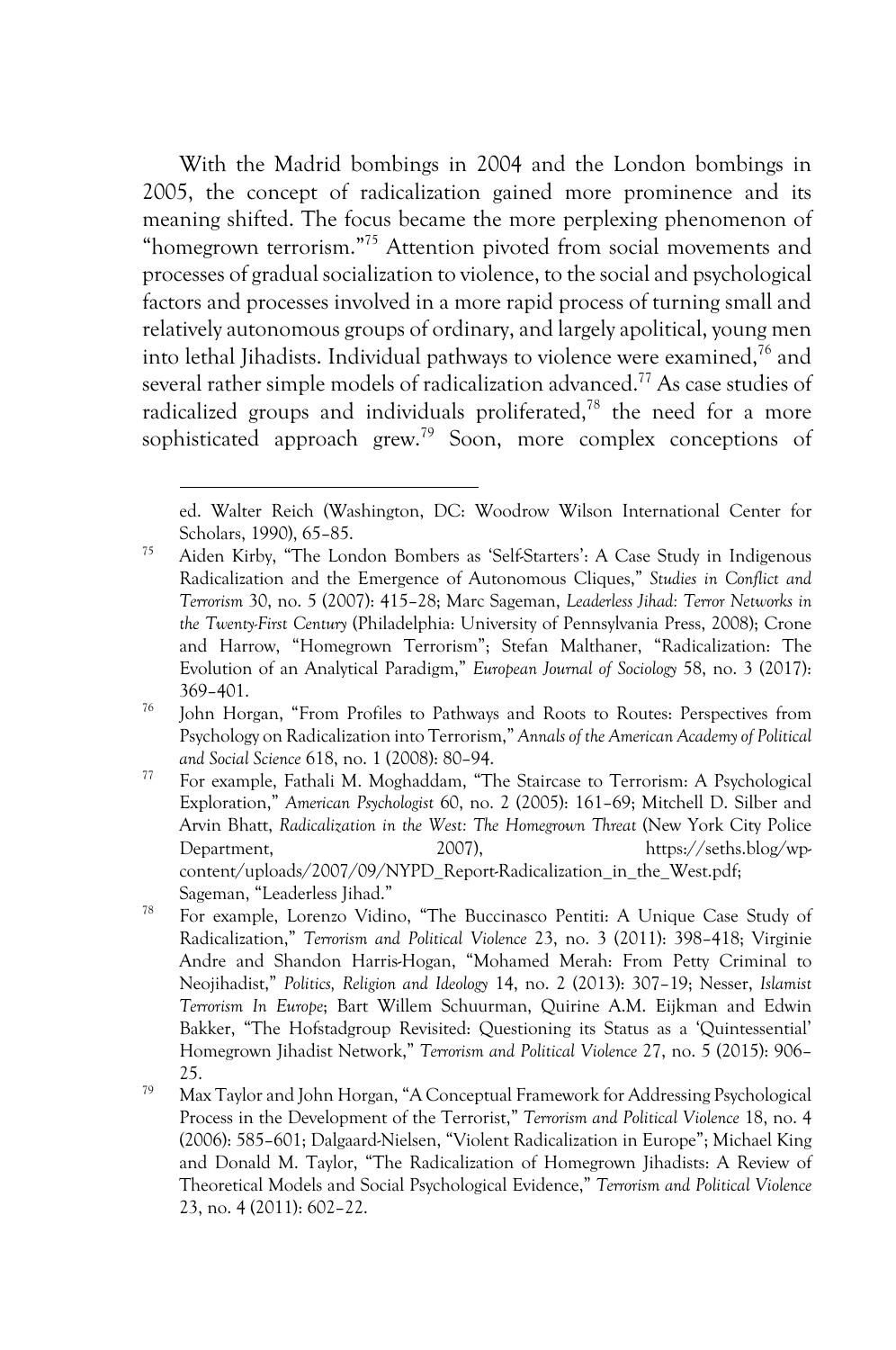radicalization started to emerge,<sup>80</sup> along with greater awareness of the explanatory limits of existing models.<sup>81</sup> In recent years, several innovative ways of conceiving of the process have emerged.<sup>82</sup>

It is now widely recognized that no two individuals radicalize in the same way, and the process of radicalization does not involve a simple or linear progression through stages. $83$  Rather, we need to think in terms of many and diverse factors that impact, in various combinations and to varying degrees, the extent and type of involvement of individuals in violent extremism. Radicalization is the result of the dynamic interplay of individuals with their environments and contingencies that influence each person's case in ways that are hard to predict.<sup>84</sup> Nevertheless, as empirical research indicates, there are commonalities.

Zakaria Amara's comments on his own radicalization, as illicitly posted on a Facebook page in 2018, reflect this reality:

Guilty, I am. Radicalized I was. Yet I still find my entire situation incredibly surreal. I often go back in time in order to retrace my steps and figure out how I ended up here. Every time I engage in this exercise, I find a young man who was caught up in a perfect storm of internal and external influences. The inevitability of it all is what I find most remarkable.

<sup>82</sup> Dawson, "Sketch of a Social Ecology Model"; Arie W. Kruglanski et al., "The Making of Violent Extremists," *Review of General Psychology* 22, no. 1 (2018): 107–20; Noémie Bouhana, *The Moral Ecology of Extremism: A Systemic Perspective*, prepared for the U.K. Commission for Countering Extremism, July 2019, https://assets.publishing.service.go v.uk/government/uploads/system/uploads/attachment\_data/file/834354/Bouhana-

<sup>80</sup> Alex P. Schmid, "Radicalisation, De-Radicalisation, Counter-Radicalisation: A Conceptual Discussion and Literature Review," *The International Centre for Counter-Terrorism – The Hague* 4, no. 2 (2013): 1–65, http://dx.doi.org/10.19165/2013.1.02; Hafez and Mullins, "The Radicalization Puzzle"; Malthaner, "Radicalization".

<sup>81</sup> Mark Sedgwick, "The Concept of Radicalization as a Source of Confusion," *Terrorism and Political Violence* 22, no. 4 (2010): 479–94; Oluf Gøtzsche-Astrup, "The Time for Causal Designs: Review and Evaluation of Empirical Support for Mechanisms of Political Radicalisation," *Aggression and Violent Behavior* 39, no.1 (2018): 90–99; Matteo Vergani et al., "The Three Ps of Radicalization: Push, Pull and Personal. A Systematic Scoping Review of the Scientific Evidence about Radicalization into Violent Extremism," *Studies in Conflict and Terrorism* 43, no. 10, https://doi.org/10.1080/1057 610X.2018.1505686; Dawson, "Clarifying the Explanatory Context."

The-moral-ecology-of-extremism.pdf.<br><sup>83</sup> Horgan, "From Profiles to Pathways"; Jonathan Rae, "Will it ever be Possible to Profile Terrorists?" *Journal of Terrorism Research* 3, no. 2 (2012): 1–6; Dawson, "Clarifying the Explanatory Context," 152–57.

<sup>84</sup> Dawson, "Sketch of a Social Ecology Model," 3.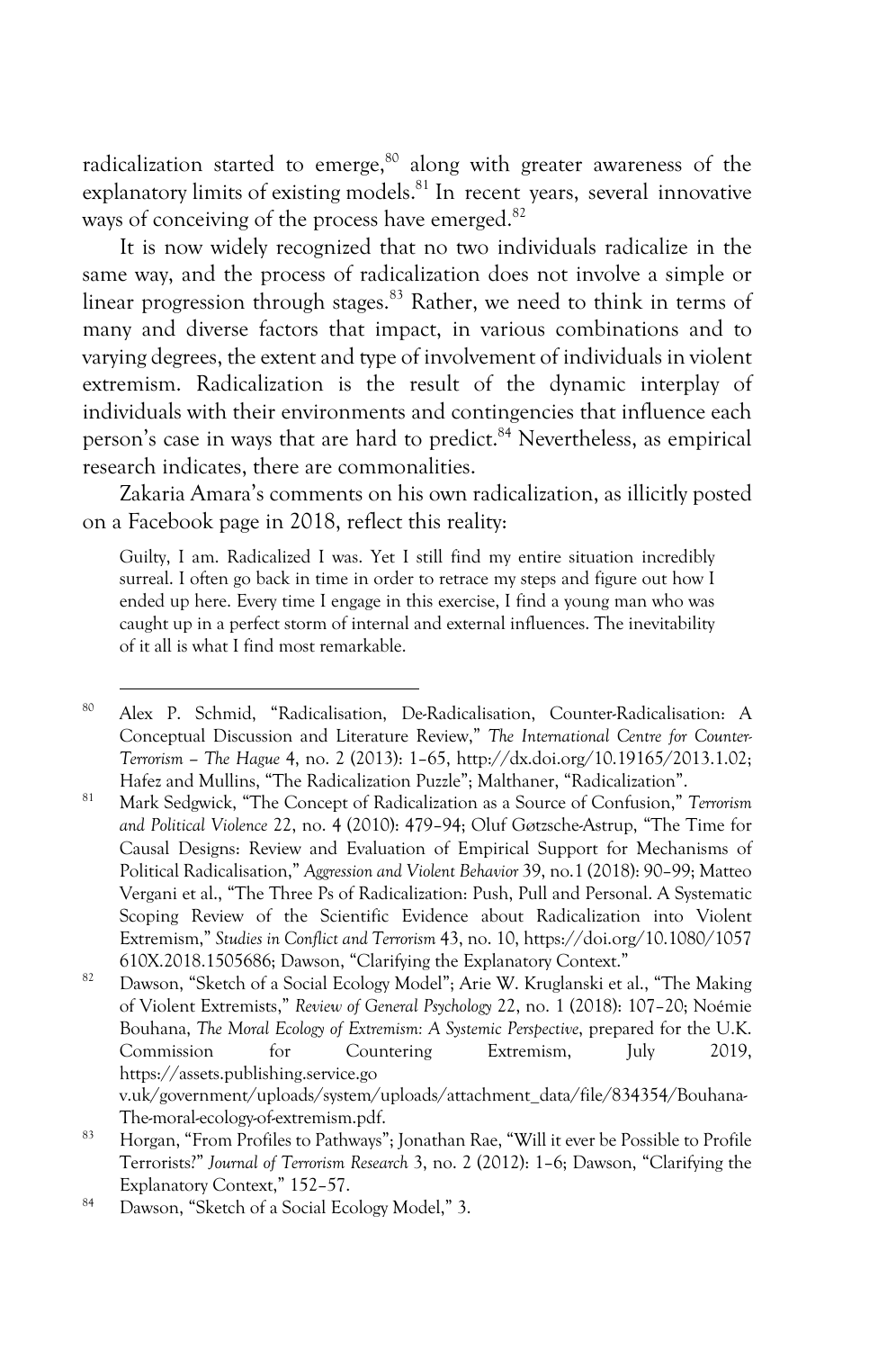In this chapter, we integrate insights from two of the newer theories, Dawson's social ecology model of radicalization and Kruglanski's significance quest theory, to make some sense of the complex realities of the radicalization of the Toronto 18. Each theory synthesizes data and insights from the broader literature while pointing to the pivotal role of three factors in the radicalization of individuals. Kruglanski and colleagues<sup>85</sup> have appealingly identified these three factors as "the need," "the narrative," and "the network." Each of these labels actually identifies a cluster of related factors. Adopting a somewhat more multifaceted and specifically ecological approach, Dawson discusses these three factors as well, but as aspects of five ecological niches or contexts of dynamic interaction between individuals and environmental factors. The relevant ecological niches are: (1) the structural features of late modern society; (2) immigrant experience; (3) youthful rebellion; (4) ideology; and (5) small group dynamics.86

These five niches align, quite readily, with Kruglanski et al.'s three factors. The first three ecological niches address the factors influencing someone's openness to be radicalized, Kruglanski et al.'s "need." Dawson's fourth ecological niche, discussing the crucial role of ideology in framing this need, addresses Kruglanski et al.'s "narrative." Kruglanski et al.'s "network" is part of Dawson's fifth niche, focusing on the role of small group dynamics in consolidating radical commitments. There are slight differences between the two theories, but the theories are remarkably similar in their identification and delineation of the crucial contributors to radicalization. Moreover, each theory integrates the role of an array of macro, meso, and micro aspects of human existence, while keeping a commonsensical focus on how these factors impact individuals. In each case, the focus is on why and how individuals interpret the world while searching for meaning and significance, in ways that are consonant with engaging in the extreme violence characteristic of terrorism.

<sup>85</sup> David Webber and Arie W. Kruglanski, "Psychological Factors in Radicalization: A '3 N' Approach," in *The Handbook of the Criminology of Terrorism*, eds. Garry LaFree and Joshua D. Freilich (West Sussex, England: Wiley-Blackwell, 2018), 33–46; Kruglanski et al., "The Making of Violent Extremists."

<sup>86</sup> Dawson, "Sketch of the Social Ecology Model"; Amarnath Amarasingam and Lorne L. Dawson, *'I Left to be Closer to Allah' – Learning about Foreign Fighters from Family and Friends* (London: Institute of Strategic Dialogue, 2018), http://www.isdglobal.org/wpcontent/uploads/2018/05/Families\_Report.pdf.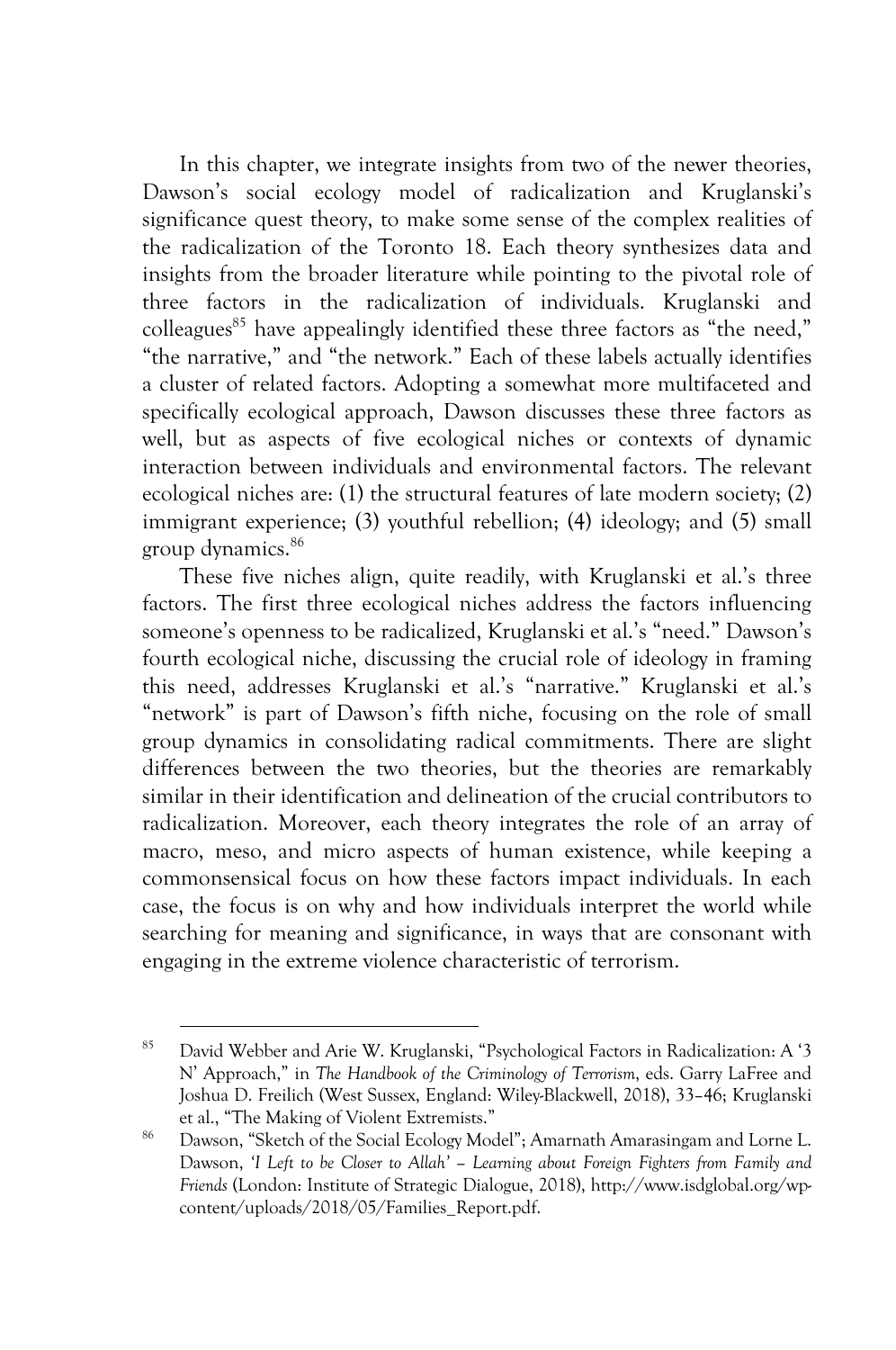In fact, both theories identify the search for personal significance as the "dominant need that underlies violent extremism." <sup>87</sup> Kruglanski has been a leading researcher exploring the "quest for personal significance" in experimental social psychology and based on some of his earlier publications, Dawson incorporates this notion into his model. In many cases, the research suggests that people come under the sway of a drive for greater personal significance "in the wake of negative, stressful, or traumatic circumstances." In these circumstances, engagement in extremist violence serves to compensate for a perceived loss of significance, for either the individual or a group they strongly identify with.<sup>88</sup> This is not always the case, however, and sometimes the path to extremism is simply rooted in a higher-than-normal personal need for significance, absent any preceding specific loss.<sup>89</sup>

Kruglanski et al. specify at least three reasons why violence can be attractive to individuals searching for significance. First, "it sends an unambiguous message about the importance of a cause" and hence those promoting it, and it is "almost sure to make [them] feel noticed and agentic." Second, engaging in violence for a cause dramatically heightens commitment to the cause and strengthens intragroup bonding. Being violent is "counternormative" and creates cognitive dissonance. The experimental evidence suggests this dissonance is allayed often by doubling down on the commitment underlying the violence. Third, the exercise of violence "demonstrates immediate power, status, and control," and it serves as "a deterrent for future instances of significance loss" by threatening competitors and opponents with the prospect of more violence and hence loss in their significance.<sup>90</sup>

Dawson's use of the concept of a quest for significance is more circumspect; it is only one important part of the puzzle of radicalization. He thinks that it helps to explain, however, why only some individuals, amongst the many who experience the conditions associated with extremism, actually radicalize. An inordinate need to make a difference may be one of the key differentiators, and hence help with the specificity problem. His interest in this factor stems, in part, from his study of the

 $\frac{87}{88}$  Kruglanski et al., "The Making of an Extremist," 108.

<sup>&</sup>lt;sup>88</sup> Kruglanski et al., "The Making of an Extremist," 109.

<sup>&</sup>lt;sup>89</sup> Kruglanski et al., "The Making of an Extremist," 109.<br><sup>90</sup> Kruglanski et al. "The Making of an Extremist," 114.

Kruglanski et al., "The Making of an Extremist," 114.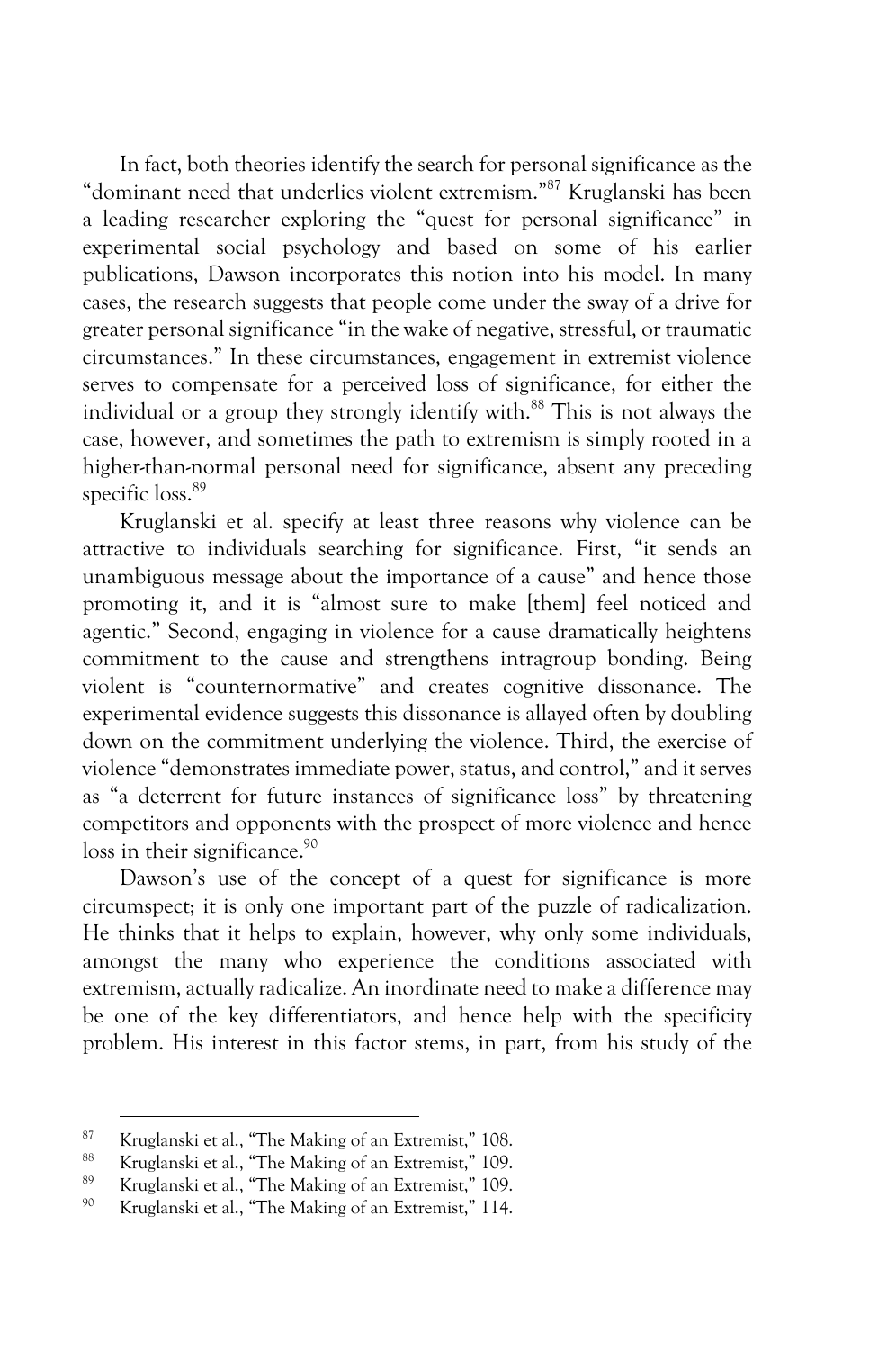Toronto 18 case.<sup>91</sup> The use of this concept also helps to dissociate the violence characteristic of terrorism from irrationality and pathology and to cast the motivation of the Jihadists as "moral," at least from the perspective of the terrorists. As Dawson states, "young terrorists in the making are gripped by a stronger sense of moral duty than their peers, and not less, as commonly assumed by outsiders."92

Becoming a terrorist elevates the sense of significance in association with an altruistic sacrifice of the self for the greater good of the group they identify with. This commitment is visceral and goes well beyond consent to the rhetoric of a justifying ideology. They are fighting to right a wrong, and thereby acquire a transcendent significance, that renders realistically achieving the stated political objectives almost inconsequential.<sup>93</sup>

Dawson situates this need for significance within a context where three sets of pressures are converging for the young men and women drawn to Jihadism. First, there is the heightened awareness of events worldwide brought on by globalization and the explosive intrusion of mass media into peoples' daily lives, combined with the maintenance and even promotion of diaspora identities amongst immigrants who are able, or even feel compelled to, sustain relationships with those left behind or with which they ethnically and religiously identify. Second, personal experiences of marginalization, associated with being immigrants or children of immigrants, reinforce these pressures.<sup>94</sup> A failure to integrate fully and achieve one's dreams, and experiences of perceived discrimination, can lead to a sense of lower significance.<sup>95</sup> In this regard, Dawson calls special attention to the plight of many young Muslim immigrants. They can find themselves managing the expectations of two, often discordant, worlds: the culture and norms of their parents and the expectations of their nonimmigrant peers.<sup>96</sup> "For the young," Dawson states, "there is a desperate need to fit in and yet be seemingly unique, and the torque of the situation

<sup>&</sup>lt;sup>91</sup> Lorne L. Dawson, "Trying to Make Sense of Home-Grown Terrorist Radicalization."

<sup>&</sup>lt;sup>92</sup> Dawson, "Sketch of a Social Ecology Model," 8.

<sup>93</sup> Mark Juergensmeyer, *Terror in the Mind of God: The Global Rise of Religious Violence*, 3rd ed. (Berkeley: University of California Press, 2003).

<sup>94</sup> Baljit Nagra, *Securitized Citizens: Canadian Muslims' Experiences of Race Relations and Identity Formation Post-9/11* (Toronto: University of Toronto Press, 2017); Tamar Mitts, "From Isolation to Radicalization: Anti-Muslim Hostility and Support for ISIS in the West," *American Political Science Review* 113, no. 1 (2019): 173–94.

<sup>&</sup>lt;sup>95</sup> Kruglanski et al., "The Making of an Extremist," 111.

Dawson, "Trying to Make Sense," 81.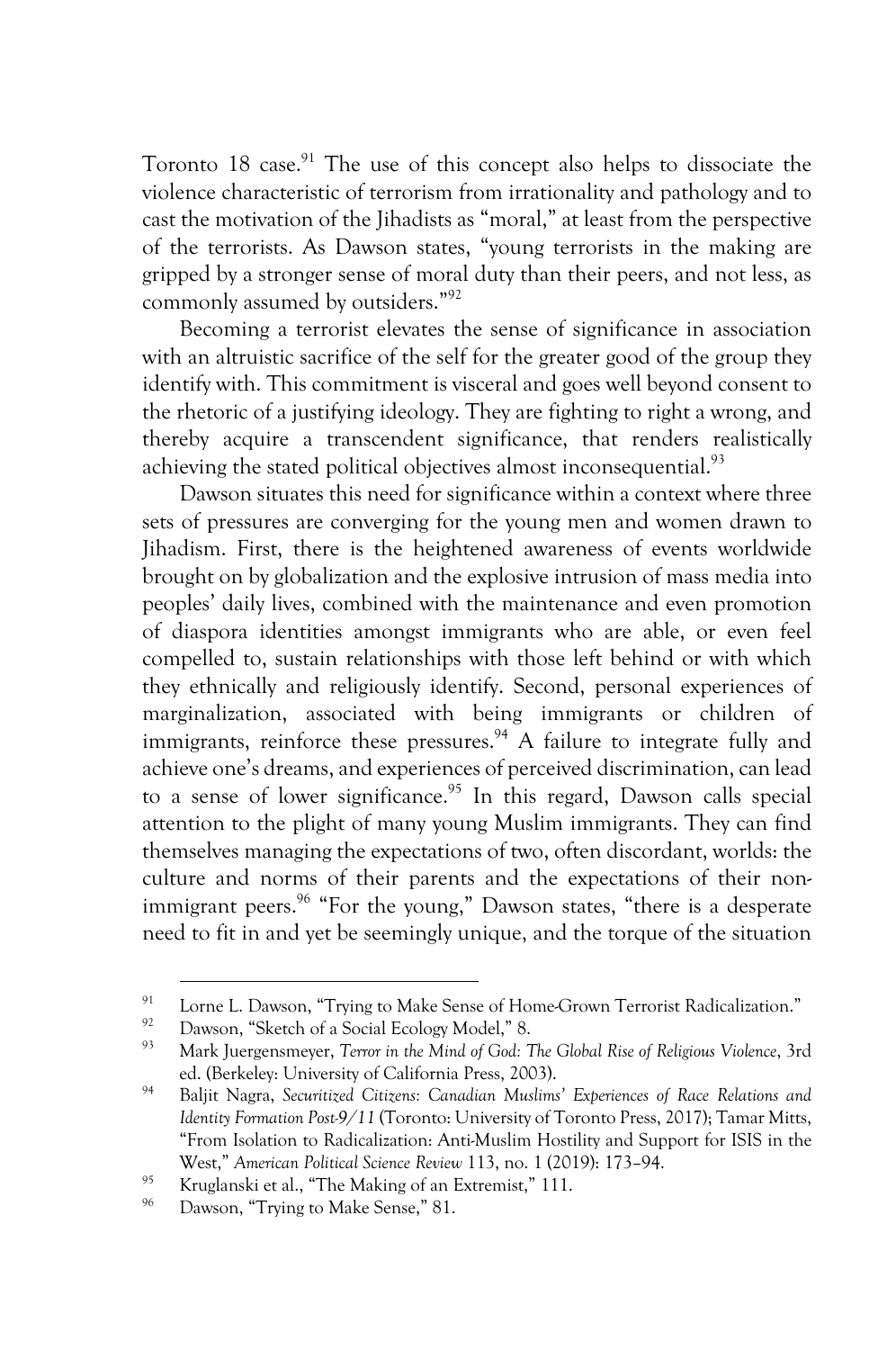can be particularly acute for those from cultural and ethnic minorities."97 Third, aggravating all the uncertainty of this situation is the fact that most Jihadists radicalize in their adolescence or young adulthood when they are experiencing the normal identity struggles of that time of life. Most of the members of the Toronto 18, we should remember, came to Canada later in their childhood (nine to 12 years old), and they radicalized in high school and their first year of university. We can only speculate, but some of the central figures – Ahmad, Amara, and Khalid, and perhaps others (Ansari and Gaya) – appeared to be struggling to become somebody by finding an adult identity and making a mark in life beyond their humble circumstances.

Some of the comments made by Amara in his Facebook posting are illustrative of this state of affairs:

After any major Terrorist attack, there usually is a fierce debate about what makes individuals susceptible to radical ideologies… If I had a noose around my neck and the only thing that could save my life was the answer to this apparently dumfounding question then I would have to say it is the emotional state of feeling utterly worthless.

I have always felt worthless… Perhaps I feel this way because I carry within me a strong Inner Critic that has been ripping me apart since childhood. Perhaps it is due to the fact I have always felt like an outsider. You see, even though I am a citizen of this country, I have never felt Canadian.

Thinking of radicalization, Dawson and Kruglanski et al. both recognize that the strong yet inchoate need to matter, to make a difference, and to belong becomes relevant through the influence of a "narrative" and a "network." A clear and strong ideology focuses on the need and turns it into action, rather than aimlessness. It "frames" the issues,<sup>98</sup> and "connects the dots in a satisfying way, one which offers a simple but definitive explanation for their angst, offers a grand solution, targets a culprit, and prescribes a course of action. Most of all it sets the individuals' struggles in a transcendent frame of meaning that gives an ultimate and virtuous purpose to their existence. It places their personal troubles in solidarity with those of a whole people" – the *ummah*. 99

The Jihadist ideology, with its clear and absolute conceptions of good and evil, and the imperative to actually live one's faith, provides cognitive

<sup>&</sup>lt;sup>97</sup> Dawson, "Sketch of the Social Ecology Model," 6.<br> $\frac{98}{1000}$  Original Wilson is the Republic Martin Martin

<sup>98</sup> Quintan Wiktorowicz, *Radical Islam Rising: Muslim Extremism in the West* (Lanham, MD: Rowman and Littlefield Publishers, 2005).

<sup>99</sup> Dawson, "Sketch of a Social Ecology Model," 8.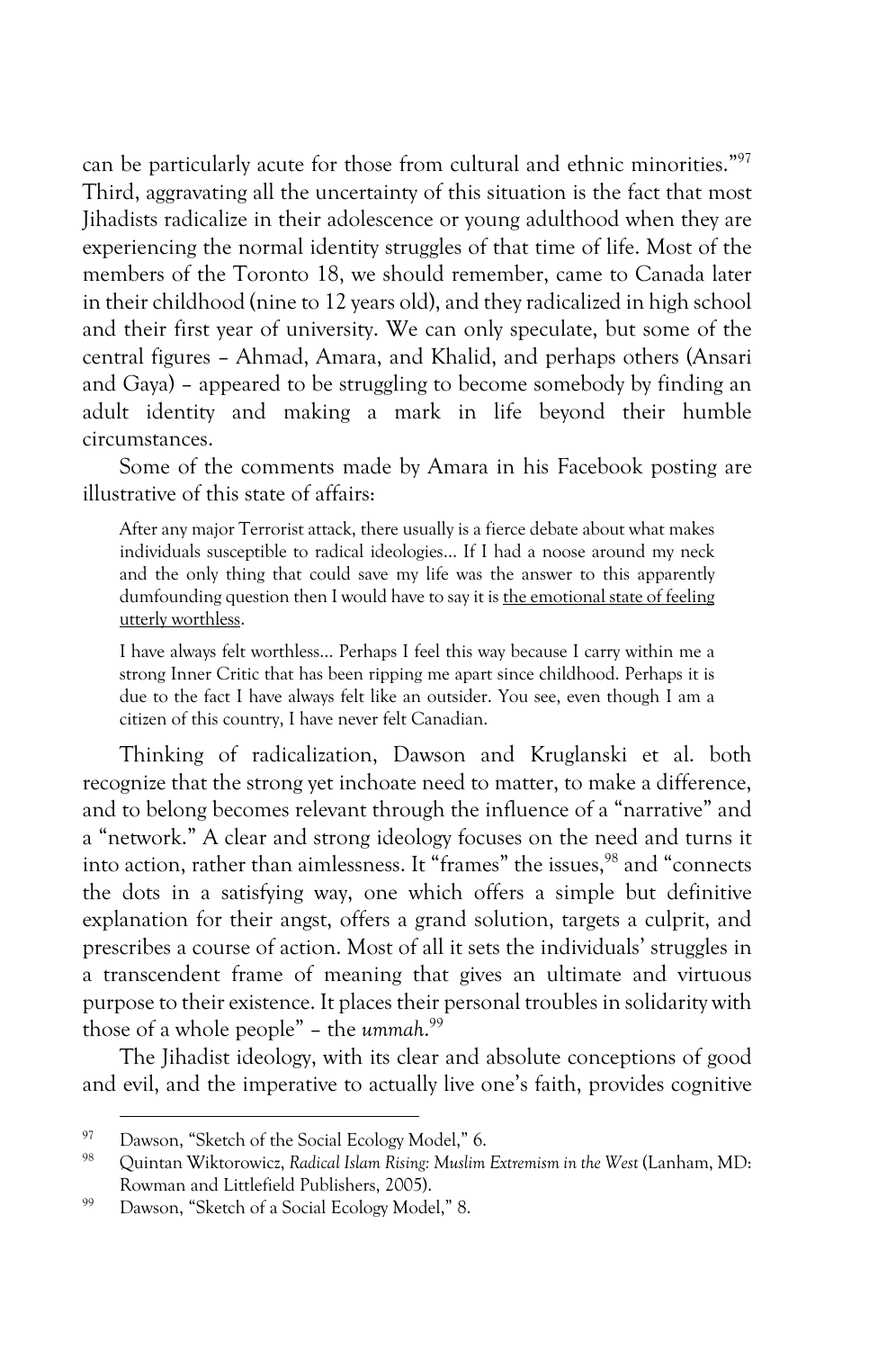closure and a course of action. It establishes a coherent identity, one welded to a world-transformative project of great significance.100 Given the youthfulness of most of the members of the Toronto 18, the simplicity of the Jihadi narrative heightened its appeal. As the court records indicate, the group did not have a very good grasp of the geopolitics of the "war on terror," and the judges, in passing sentences, repeatedly cite their youthful naiveté as a mitigating factor in sentencing them. In the case of Khalid, for instance, Justice Durno quite typically states, he was "young and in an impressionable state, and lacking in life experience."<sup>101</sup>

In taking on the Jihadist role and ideology, Amara said on his Facebook page that he felt "worthy, righteous, and heroic." "You see yourself as a saviour of your people," he says: "Your mind is obsessed with injustices that they are suffering from and that's all you wish to talk about. You see the world in strictly black and white terms. Deep inside you suspect that there may be other colours, which subconsciously drives you to engage in constant re-enforcement of your beliefs."

In this regard, it is important to call attention to one particular aspect of the radicalization of the Toronto 18, the role of fantasy. In a letter Ahmad submitted to the court, in the sentencing process, he professes that he was naïve and sought to compensate for the inadequacies of his real life by indulging in a fantasy. The mosque, he says, "was where I could get the attention that I wasn't getting from those closest to me. It was where I could be larger than life and not hear a word of criticism. I would say things, often terrible things, that I felt would get me attention in that fantasy world."102

Certainly, in Shaikh's account of the group, as the key RCMP agent, fantasy emerges as a key interpretive theme (e.g., pages 152, 154, 167, 170– 171, 184, 190, 191–192). Fahim, in particular, the inspirational leader, was prone to use exaggerated depictions of the group's plans and activities to make them seem far more significant than they were. At the December 2005 amateurish training camp that many participated in at Washago, for example, Shaikh quotes him as saying, with "reverence filling his voice": "look around you brothers… It's just like we're in Chechnya. The winter snow, we are in the woods. We are living the life, brothers! We are living just like the mujahideen are!" We are told that this outburst caused Shaikh

<sup>&</sup>lt;sup>100</sup> Kruglanski et al., "The Making of an Extremist," 111–12.

<sup>101</sup> *Khalid* (ONSC), CarswellOnt at para 128.

<sup>102</sup> R v. Ahmad, 2010 ONSC 5874 (Exhibit #3: Written Submissions of Fahim Ahmad (Re: Sentencing)).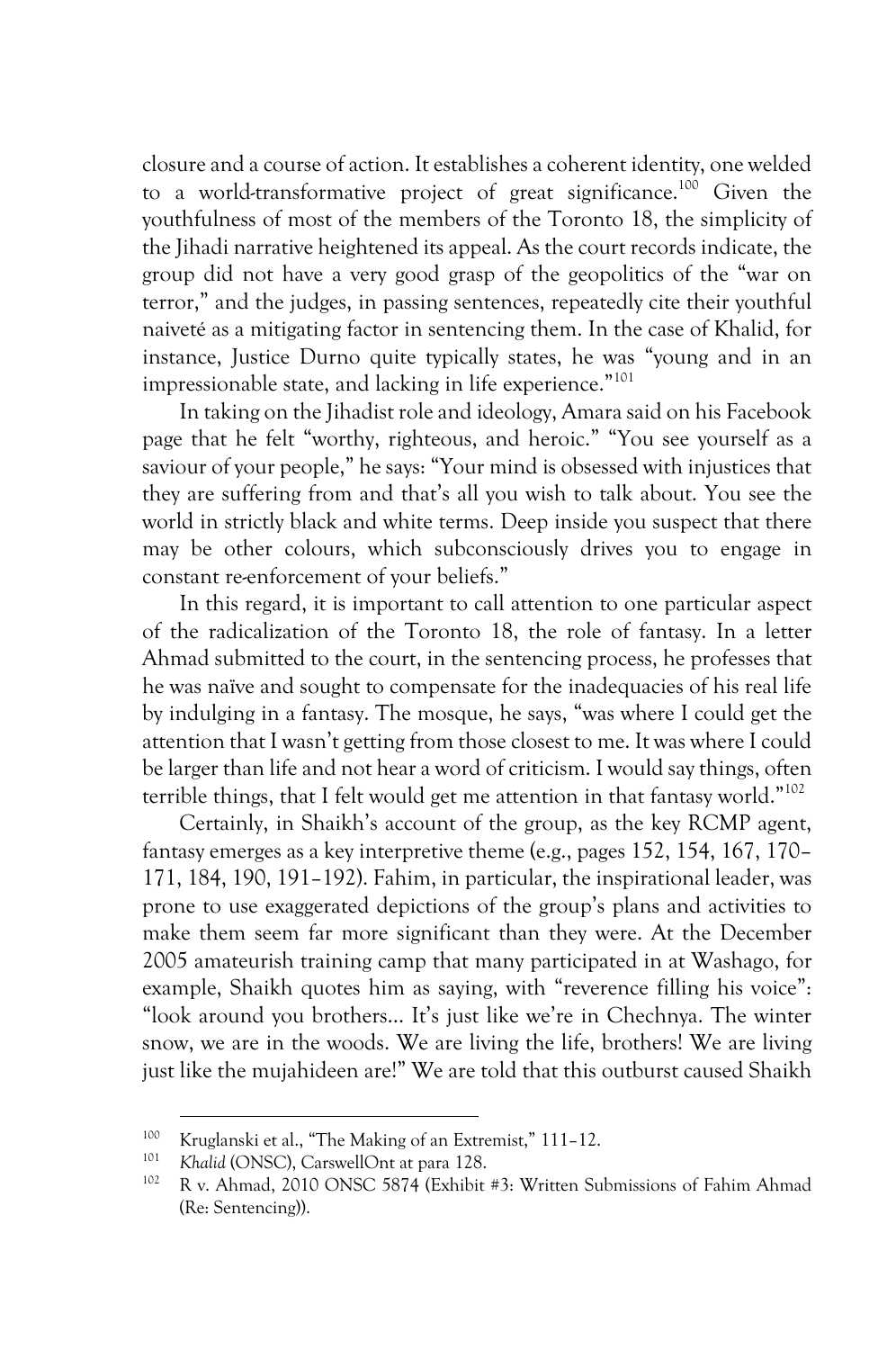to realize that "Fahim wants to enter the pure fantasy of those he considers his life heroes - Chechens and Talibans."<sup>103</sup> Similarly, after checking out the safe house the group was thinking of buying in northern Ontario, Shaikh recounts the following conversation:

Look, one of the reasons we are getting this place is because we will need to hide out after our big mission at the Parliament," Fahim said as he reentered his grand fantasy of terrorist destruction.

"So what happens at Parliament?" Durrani asked.

"We go and cut off some heads," Fahim answered matter-of-factly.

"Then what?" Durrani asked.

"Then we read about it," Fahim cackled as Mubin pulled the van into a roadside café to take a break.

"We'll attack the Parliament buildings of Canada," Fahim continued as they got out of the van for coffees. "First we'll distract the police with car bombs going off all around the city. That will take all the security forces attention away from the Parliament," Fahim fantasied. "And then when they are responding to the car bombs, we will storm the Parliament buildings!<sup>104</sup>

The degree to which fantasy played a significant role in the radicalization of the others in the group remains less clear. Fahim, however, was the "entrepreneur," to use Petter Nesser's label for the ideologically inspired and inspiring leaders of terrorist cells.<sup>105</sup> He created the group, and it would seem reasonable to conclude that part of his success lay in his inclination and ability to spin such fantasies. He stimulated the adolescent dreams of glory that many in the group may have craved, and their recruitment, in turn, legitimatized the fantasies – even though both remained rather embryonic.

Fantasizing, then, is a component of both the narrative and the network drivers of radicalization, but before addressing the latter, some further comment is in order. The complex functions of fantasy exceed what we can say here, but through fantasy, identities are discovered and forged by transcending the specifics of history and time and establishing imaginary solidarity with desirable others. In this case, the unity achieved is with the saintly warriors who defended Islam in the past and are doing so in the

<sup>103</sup> Speckhard and Shaikh, *Undercover Jihadi*, 170–71.

<sup>104</sup> Speckhard and Shaikh, *Undercover Jihadi*, 191–92.

Petter Nesser, "Joining Jihadi Terrorist Cells in Europe: Exploring Motivational Aspects of Recruitment and Radicalization," in *Understanding Violent Radicalisation*, ed. Magnus Ranstorp (New York: Routledge, 2009), 87–114.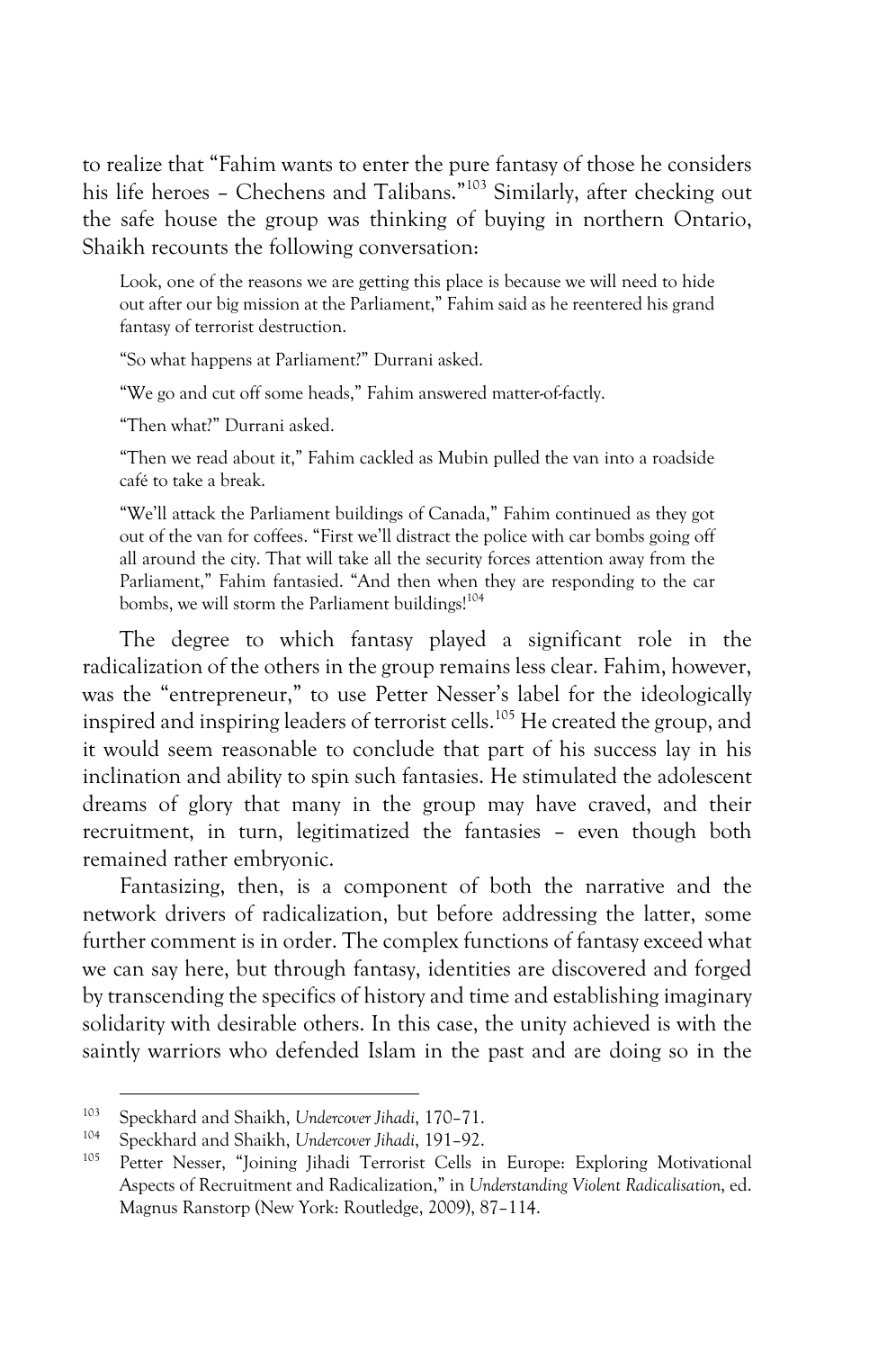present, and through that heroic role, with the wider communal ideal of the past, present, and future *ummah*. In helping to articulate both individual and collective identities, fantasy "extracts coherence from confusion, reduces multiplicity to singularity, and reconciles illicit desire with the law."<sup>106</sup> Fantasy is characteristic of childhood, but it is not simply childish, and its role in fostering identity is one way of making sense of the overall Jihadi quest for significance.

The point is we are dealing with a process that goes well beyond mere accent to an ideology. Reflecting on his experience from prison, on his illicit Facebook page Amara says:

I did not see my radical ideology as separate from my religion and this caused me to fear that abandoning it would lead to abandoning my faith. I also feared confronting the reality that I may have thrown my whole life away and brought so much suffering upon my family for no good cause.

The commitment to the Jihadist ideology seems to involve what sociologists call a role-person merger $107$  and what social psychologists call a process of identity fusion, in which someone's personal identity is largely subsumed by the commitment to the needs of the group or cause.<sup>108</sup> The cause becomes an integral and pivotal part of the challenging "project of the self" that Anthony Giddens thinks confronts youth in the detraditionalized context of late modernity.109

We have very little information from the other members of the Toronto 18, but in letters sent by Saad Khalid to CBC reporters,<sup>110</sup> he simply says, "There will probably always be someone who will be allured by the extremist narrative. It took me a long time to be convinced that I was wrong." Like so many other young Jihadists throughout the Western world, Khalid traces his radicalization to the powerful online English-language

<sup>106</sup> Joan W. Scott, "Fantasy Echo: History and the Construction of Identity," *Critical Inquiry* 27, no. 2 (2001): 284–304.

<sup>107</sup> Ralph H. Turner, "The Role and the Person," *American Journal of Sociology* 84, no. 1 (1978): 1–23.

<sup>108</sup> William B. Swann et al., "Identity Fusion: The Interplay of Personal and Social Identities in Extreme Group Behavior," *Journal of Personality and Social Psychology* 96, no. 5 (2009): 995–1011.

<sup>109</sup> Anthony Giddens, *Modernity and Self-Identity* (Cambridge: Polity Press, 1991).

<sup>110</sup> Davison and Thomson, "Homegrown terrorist"; Janet Thomson and Manmed Alhuwalia, "Toronto 18 bomb plotter Saad Khalid Tells His Story," *CBC*, April 16, 2014. A series of brief videos are available at: https://www.cbc.ca/news2/interactives/ homegrown-terrorist.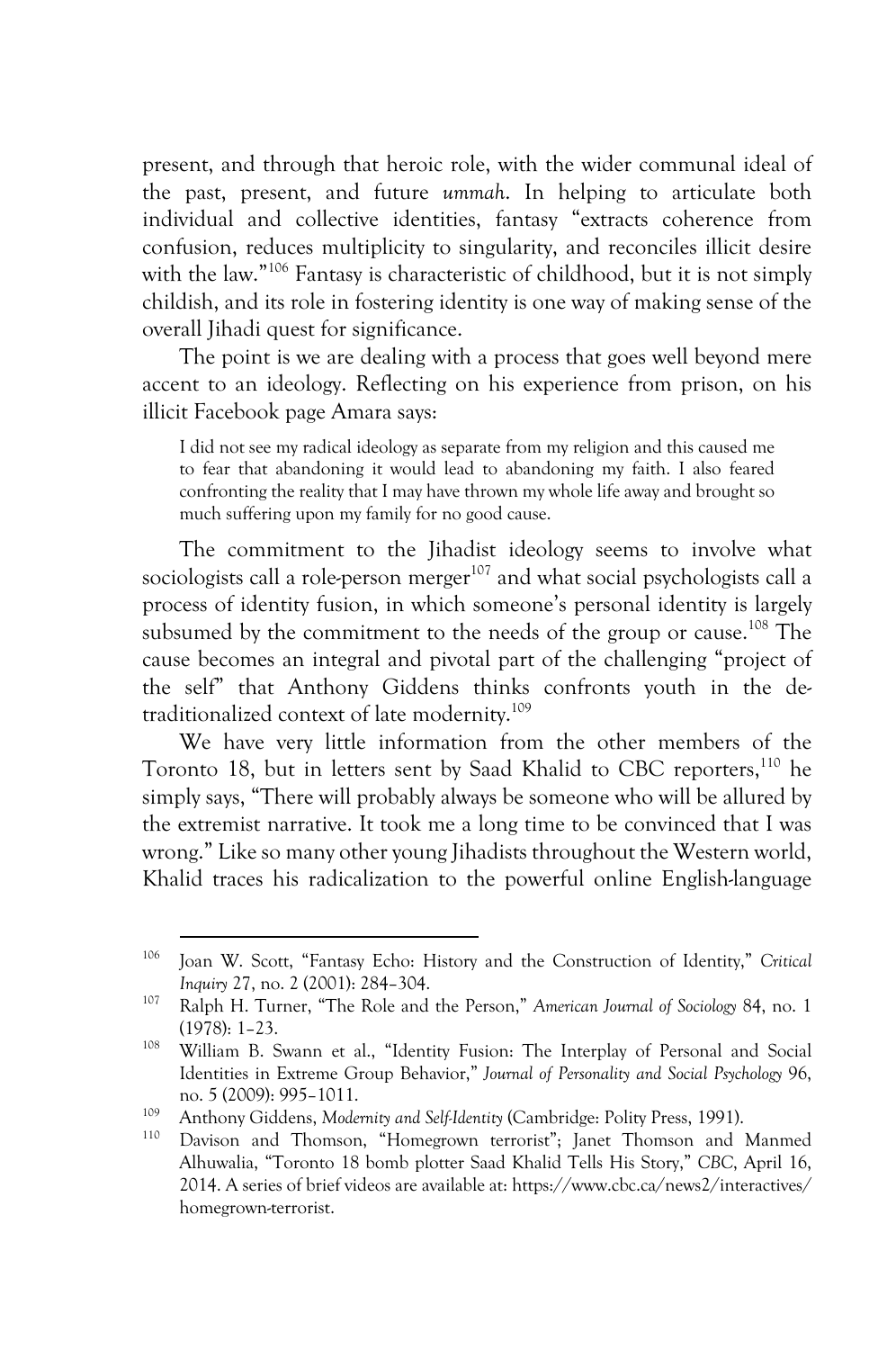lectures of Anwar al-Awlaki. As he writes, "He had a knack for telling a good story, so when I came across his lectures on Jihad, I was hooked… Here was someone I respected and he was connecting global grievances that Muslims share with what your responsibility is in terms of these issues." After listening to al-Awlaki, Khalid says he felt he would be committing a major sin if he did not fulfil his obligation to engage in Jihad, and somewhat more cryptically, he adds, he did not realize he was being radicalized, he just thought he had "found a solution to a problem that had always bothered me."

In our casual discussions with another member of the Toronto 18, who wishes to remain anonymous, there also was some reference to a "role-play element" in the process of radicalization. This person says they became politically aware at the time of the war in Iraq and radicalized by a growing sense of guilt over failing to come to the aid of their fellow Muslims. Unlike the others, he was first engaged in forms of "activism." Gradually, however, he felt a fantasy-like desire to emulate the great heroes of Muslim history. Person-to-person interactions at the mosque and with other people, most notably Amara, played a large role as well and in ways whose "significance," he says, he did not understand at the time.

Fantasy turns to reality and becomes the foundation for action when individuals participate in "the network" of like-minded people. Individuals access the narrative through their interaction with both informal networks of friends and family, as well as formal networks like al-Qaeda and countless other international Jihadist organizations. This happens both online and offline. It also is how the narrative and the call to violence is validated, since we are inherently social beings and the active support of others is influential,<sup>111</sup> especially for risky behaviour. As Dawson stipulates:

Invariably it is the shared nature of the experience between close friends and family members that ratchets-up the enthusiasm, and eventually the courage to act. As many convicted homegrown [J]ihadists have acknowledged, long hours spent watching videos online and discussing [J]ihadists tracks with other angry young men, solidified their commitment to the cause.<sup>112</sup>

The turn to the narrative and the bonds with the deviant group coevolve, and though Kruglanski et al. surprisingly do not discuss it, experimental social psychology exhaustively documents the many ways in

<sup>&</sup>lt;sup>111</sup> Kruglanski et al., "The Making of an Extremist," 110.

Dawson, "Sketch of a Social Ecology Model," 8.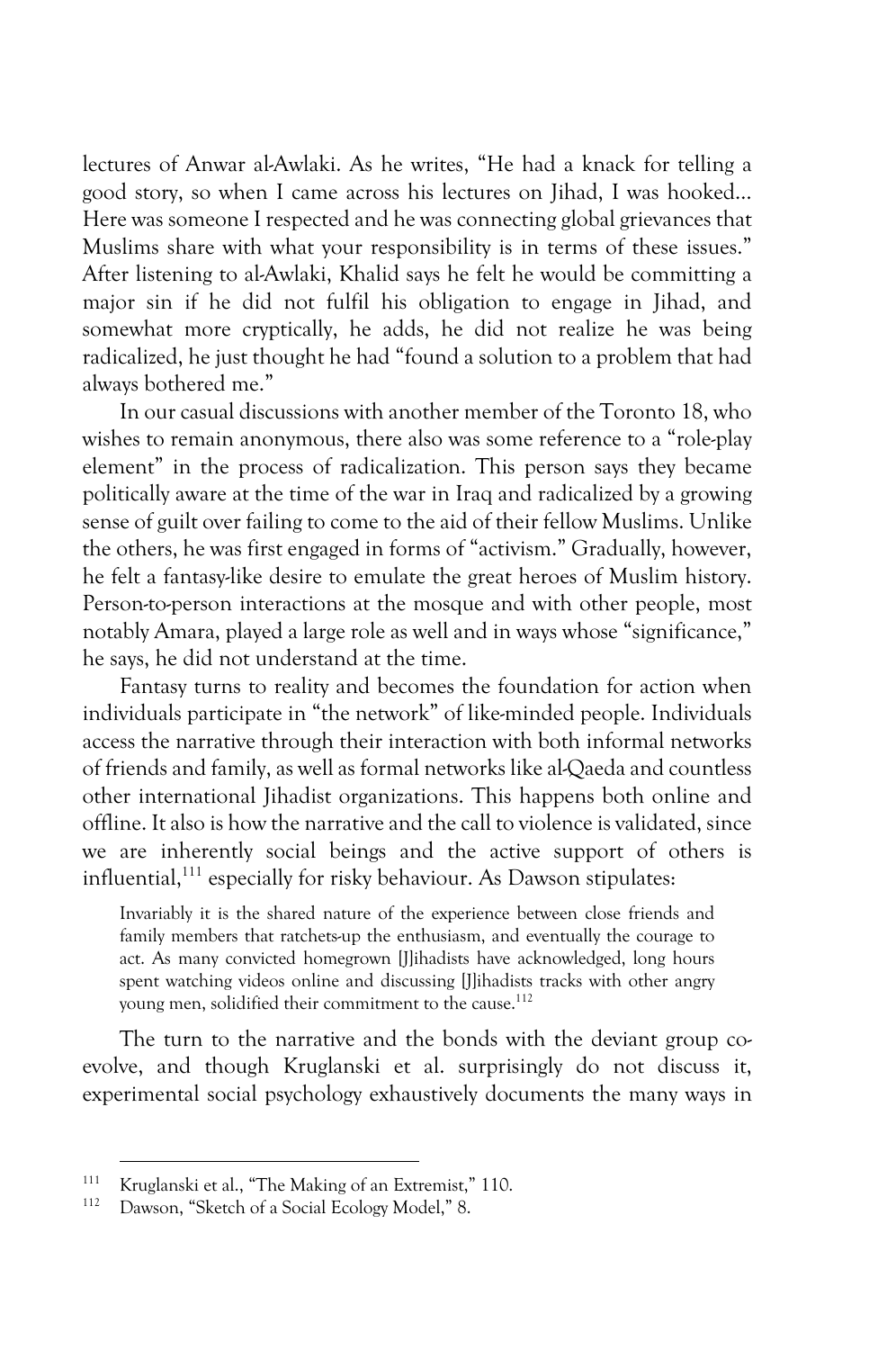which groups exert powerful pressure on the behaviour of individuals.<sup>113</sup> Small-group dynamics, Dawson's last ecological niche, provides the affective closure that complements the cognitive closure provided by the narrative. Once thoroughly engaged, separation from the group can be tantamount to self-destruction for many members.

Operating from a psychological point of view, Kruglanski et al. prioritize the role of the need in the process of radicalization. "Without such a need, narratives and networks should not be able to evoke extreme actions unless they can induce a desire for significance."114 Dawson, as a sociologist, places greater emphasis on the role of social processes: in this case, the co-evolution and interaction of the narrative and the network. These factors shape a rather too pervasive youthful need into the specific identification with the beleaguered *ummah* and the adoption of the Jihadi role. An underlying quest for significance is only one contributing factor that plays a strong role in many cases. Both agree, however, that all three factors – need, narrative, and network – must be present to create a violent extremist.

## **V. CONCLUSION**

Researchers have been trying to ameliorate the specificity problem when it comes to radicalization leading to violence for decades. With the rise of ISIS (Islamic State in Iraq and Syria) in 2014, this research took on a new urgency. ISIS supporters were intensely active on a host of social media platforms, recruiting new Jihadists and inspiring attacks in the West and elsewhere. Much of the attention of researchers was fixated on understanding and assessing this newest, innovative, and perhaps most dangerous manifestation of the Jihadist threat. We were engaged in this research as well.<sup>115</sup> Along with the other contributors to this volume, however, we never lost sight of the value of more fully mining this historical case for fresh insights.

<sup>113</sup> Clark McCauley and Sophia Moskalenko, *Friction: How Radicalization Happens to Them and Us* (New York: Oxford University Press, 2011).

<sup>&</sup>lt;sup>114</sup> Kruglanski et al., "The Making of an Extremist," 110.

Lorne L. Dawson and Amarnath Amarasingam, "Talking to Foreign Fighters: Insights into the Motivations for Hijrah to Syria and Iraq," *Studies in Conflict and Terrorism* 40, no. 3 (2017): 191–210.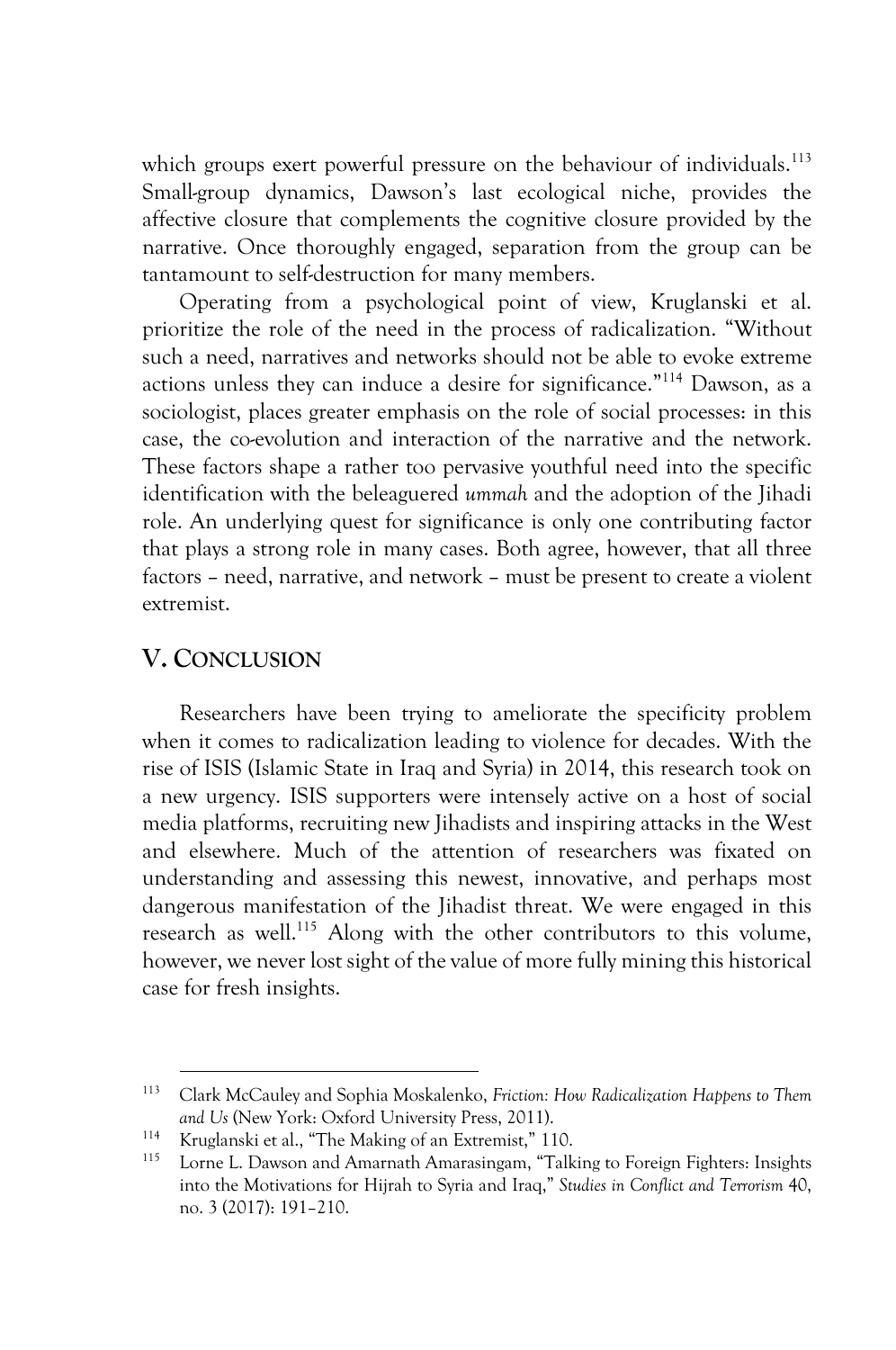As we have argued here, the Toronto 18 represents one of the most paradigmatic cases of so-called homegrown terrorism, and its further study can help to better understand how and why relatively well-integrated, reasonably well-off, and well-educated young men from suburbia would choose to become violent extremists, potentially sacrificing their lives in the process. Admittedly, only an inner core of perhaps six or seven individuals were fully committed to the cause and even then, it is questionable if they all fully understood what they were doing. It is important, all the same, to piece together a more satisfactory picture of their experiences and perceptions – a task we only begun in this chapter.

The members of the Toronto 18 were young (like most other homegrown Jihadists), but, somewhat atypically, they were even younger than other homegrown Jihadists. Like other Western Jihadists, they were from immigrant families, but relative to their European counterparts, they had not suffered as much, at least materially. Their socioeconomic status was higher, and they were better educated. Their prospects were relatively good, but most were too young to tell, and perceptions of relative deprivation may have played a role for some. At any rate, they did not display the prior criminality characteristic of European Jihadists born in circumstances where this may be one of the few pathways out of deprivation. Mental health issues, as with most Jihadists, played no significant role in their radicalization, and with one possible exception, they did not come from families with strong religious commitments or extremist views.

On every count, however, despite the exhaustive legal proceedings, what we actually know about the lives of these men is insufficient to account for their radicalization. The "need" driving their turn to political violence, to use Kruglanski et al.'s term, remains obscure, though there are grounds to speculate about their apparent desire to fulfil a heroic role. They felt a deep obligation to come to the defence of their fellow Muslims suffering in distant zones of conflict, and, in this respect, the role of the "narrative" seems more obvious. The courts, however, were content to establish that they possessed extremist literature and espoused extremist ideas. Little is known about what they read, how they interpreted it, and their understanding of why it mattered so much.<sup>116</sup> The "network" appears,

<sup>116</sup> Donald Holbrook, "The Terrorism Information Environment: Analysing Terrorists' Selection of Ideological and Facilitative Media," *Terrorism and Political Violence* (2019): 1–23, https://doi.org/10.1080/09546553.2019.1583216.